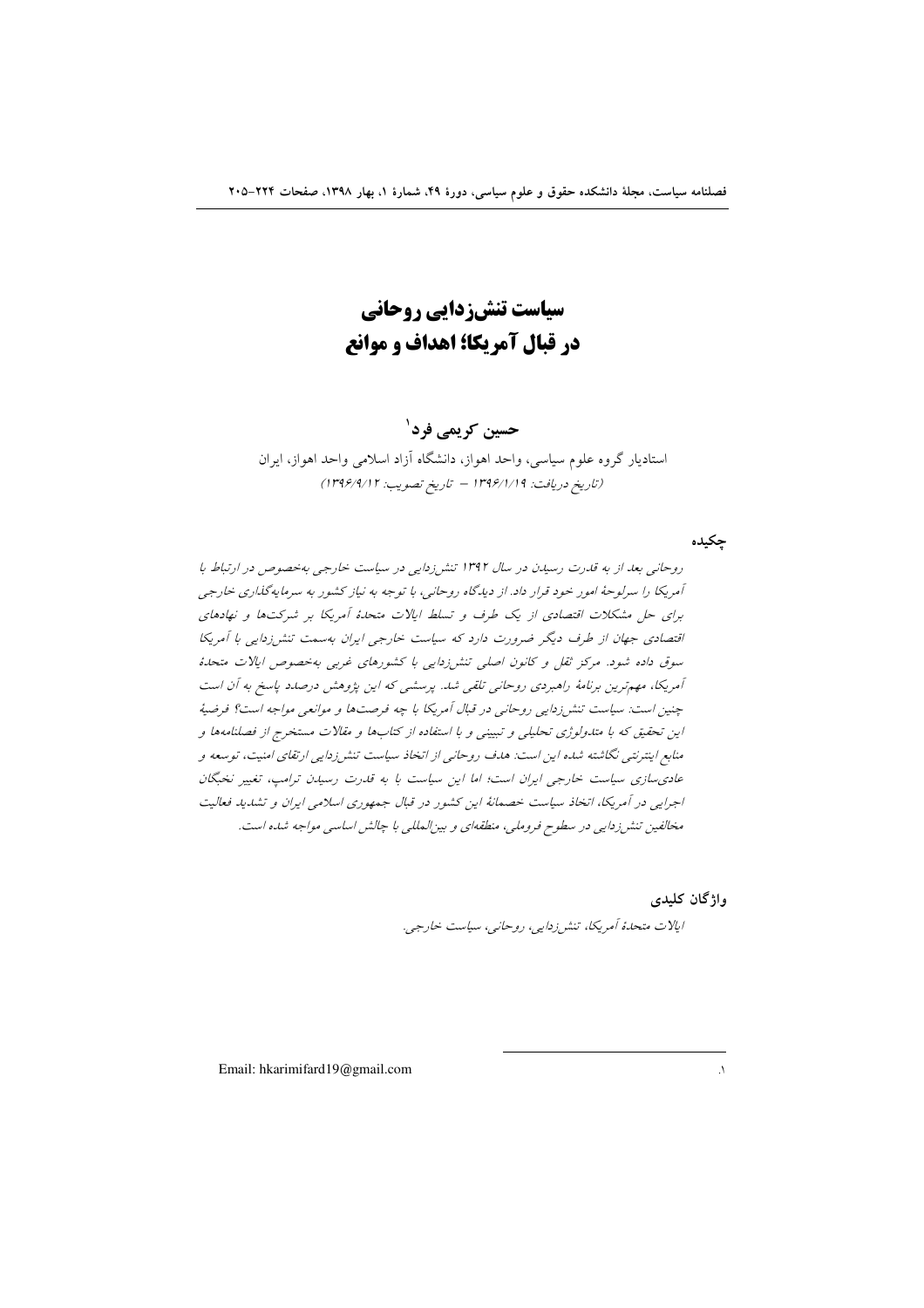روحانی بعد از به قدرت رسیدن در سال ۱۳۹۲، سیاست خارجی ایران را بر مؤلفههای تنش(دایی و تعامل سازنده` با کشورهای غربی و بهخصوص ایالات متحدهٔ آمریکا بنا کرد. عملگرایی، مصلحتگرایی، عرفگرایی و کاهش تأثیرگذاری ایدئولوژی در مذاکرات با آمریکا و تحلیل حوادث و پدیدههای سیاسی در چارچوب رئالیستی و عینیتگرایی از مختصات سیاست خارجی روحانی است.

یکی از هدفهای اصلی روحانی در سیاست خارجی در دورهٔ اول ریاست جمهوری او، كاهش تنش ٌ با ايالات متحدهٔ اَمريکا است. سياست خارجي روحاني در قبال ايالات متحدهٔ آمریکا متأثر از متغیرهای داخلی، منطقهای و ساختار نظام بین|لملل است. در سطح فروملی سیاست خارجی ایران در قبال آمریکا در مقطع زمانی ۱۳۹۲ تا ۱۳۹۶ تحت تأثیر نهادها، سازمانها و اشخاص حقیقی و حقوقی با دیدگاههای متفاوت و گاه متضاد قرار گرفت در سطح منطقهای، کنشگران مختلف دولتی و غیردولتی با تصورات و سوءِ ادراک بهصورت مستقیم و غیرمستقیم تلاش کردند بر مذاکرات ایران و آمریکا تأثیر بگذارند. در سطح بینالمللی، قدرتهای بزرگ مثل چین، روسیه، اتحادیهٔ اروپا (آلمان، انگلیس، فرانسه و... )، سازمانهای بینالمللی (شورای امنیت، آژانس بینالمللی انرژی اتمی و… ) از بازیگران مهمی بودند که بهصورت مستقیم درگیر مسئله ایران و آمریکا بودند. بنابراین در این دوره وزارت خارجه قلب دولت روحانی در شمار آمد؛ بهنحوی که موفقیت یا شکست در برنامههایش بهمثابة موفقيت يا شكست دولت تلقى مى شد.

در این مقاله تلاش می شود که ضمن بررسی سیاست خارجی روحانی در قبال آمریکا، مواضع مخالفان و موافقان و همچنین تأثیر تغییر نخبگان اجرایی در آمریکا بر سیاست تنش(زدایی روحانی بررسی شود.

## ١. چارچوب مفهومي

دتانت (تنشرزدای<sub>ی</sub>) ٌ یک اصطلاح فرانسوی بهمعنای تلاش آگاهانه برای عادیسازی ٌ یا به حداقل رساندن دشمنیها و روابط غیردوستانه است. تنش(دایی تلاش برای ارتقای همکاری و مشارکت دولتها در جایی است که دولتها خواستار رهایی از فضای تیره و تار جنگ سرد

- 1. Constructive engagement
- 2. de-escalation
- 3. Détente
- 4. Normalization

مقدمه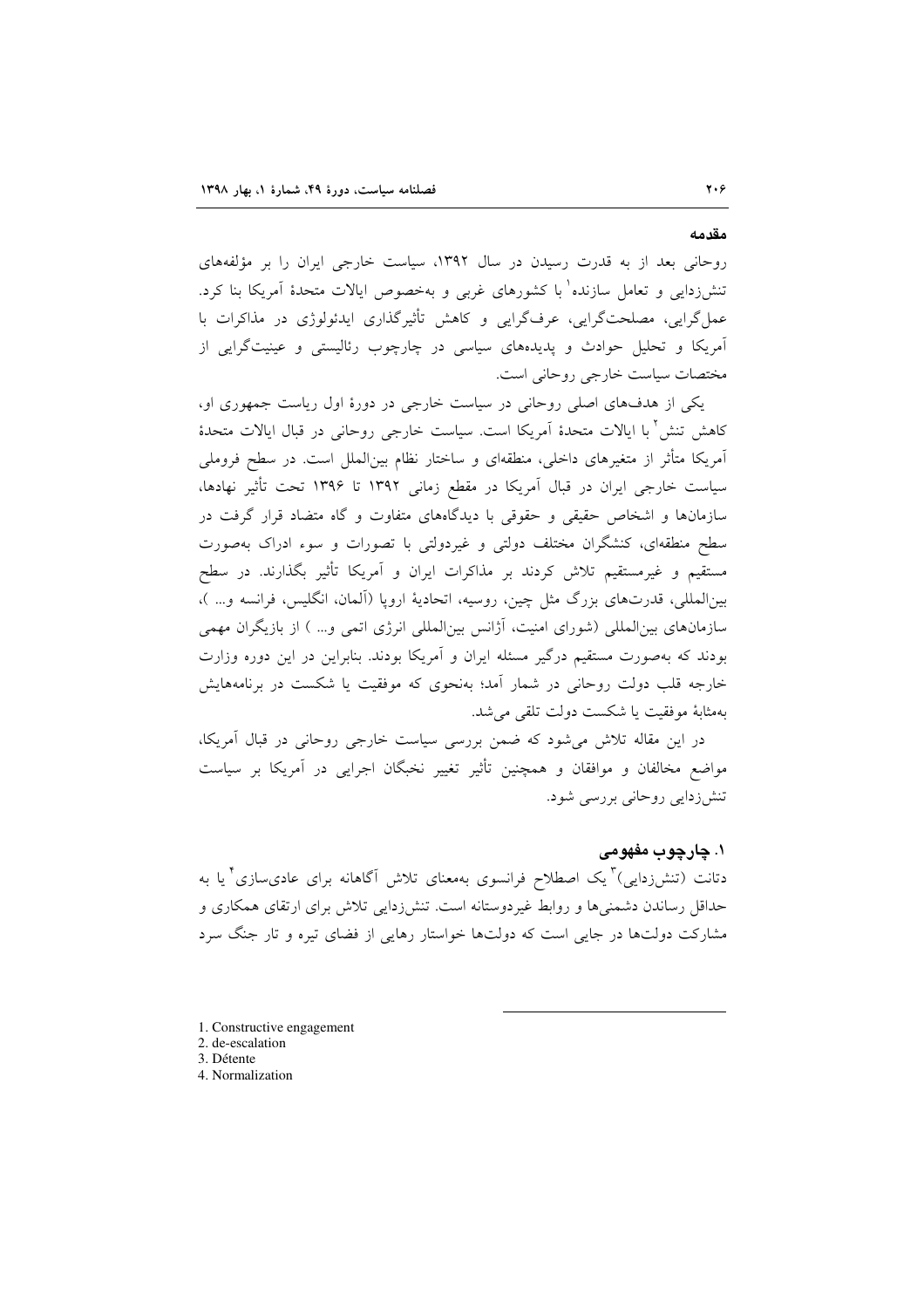هستند. تنشزدایی همزیستی توأم با مشارکت و رقابت بین دولتهایی است که قبلاً با یکدیگر درگہ جنگ سرد پودند.

تنشرزدایی شرایط تقلیل فشار یا تنش در روابط میان دو یا چند کشور را نشان میدهد. یک دورهٔ تنش(دایی ممکن است براساس یک قرارداد رسمی به وجود آید یا بر اثر تغییراتی که در استراتژیها و تاکتیکهای ملی در چند سال صورت میگیرد پدیدار شود. مفهوم تنش(دایی، محیط بهتر و مساعدتری را توصیف میکند که ممکن است در موقع خود به رفع و رجوع نقاط اصلي اختلافات در ميان كشورها كمك كند» (يلينو –آلتون ١٣٧۵: ٣٢٢).

فرهنگ لغت آکسفورد تنش زدایی را با دو مشخصه تعریف کرده است:

الف) توقف روابط تنشرزا بين دولتها؛

ب) ارتقای ادراک دوستانه بین دولتها (Dinesh,2016:http://www.yourarticlelibrary.com). استفان والت<sup>\</sup> تنش{دایی را رفتار سیاسی دولتها برای گسترش داوطلبانه و ارادی روابط صلحاًمیز با کاهش تنش تلقی میکند. او دو ویژگی را برای تنشزدایی ذکر میکند:

الف) مبادله متوازن: امتیازات، متقارن میان طرفین توزیع شود؛ بهعبارتی توزیع امتیازات میان طرفین بهنحوی که دو طرف از رفع تنش سود ببرند؛

ب) کاهش ریسک: تلاش دولت مسلط برای سوءاستفاده از روابط منجر به از بین رفتن تنشرزدایی می شود (Walt, 1988: 282). تنشرزدایی میان دو دولت که حالت خصمانه دارند رخ میدهد و زمانی که یکی از طرفین احساس بی اعتمادی به دیگری پیدا کند فرو می پاشد (Gangale, 2003:20)

از دیدگاه هنری کیسینجر، متفکر رئالیست روابط بینالملل سیاست تنش(زدای<sub>ی</sub> «بهمنظور کاهش تنش نظامی و سیاسی بین اَمریکا و شوروی بهمنظور خلق نظم جدید درون چارچوب جنگ سرد است. مفهوم تنشزدایی رهایی از تنش برای ایجاد توازن قدرت جدید است. پیمان سالت یک بین أمریکا و شوروی نخستین موفقیت سیاست تنش(دایی بود» :Lukacsova, 2009)  $(6)$ 

تنشرزدایی بعد از خصومت سیاسی، ایدئولوژیک یا نظامی بهمنظور تأمین امنیت و منفعت میان کنشگران شکل میگیرد. «تنشزدایی بهمثابهٔ مهمترین اصل در روابط بینالملل با توسل به شیوههای مسالمتآمیز و نوسازی روانی در سطح بین|لمللی و فعال کردن دیپلماسی از طریق گفتوگوی دوجانبه و چندجانبه امکانپذیر است. تنش(دایی ضمن تأکید بر وجود نظامهای سیاسی، اقتصادی و ایدئولوژیکی متضاد، با بهرهگیری از ضرورت تأمین امنیت منطقهای و جهانی معتقد است که نباید اجازه داد اختلافهای ایدئولوژیکی و سلیقههای سیاسی بر روابط

1. Stephen M. Walt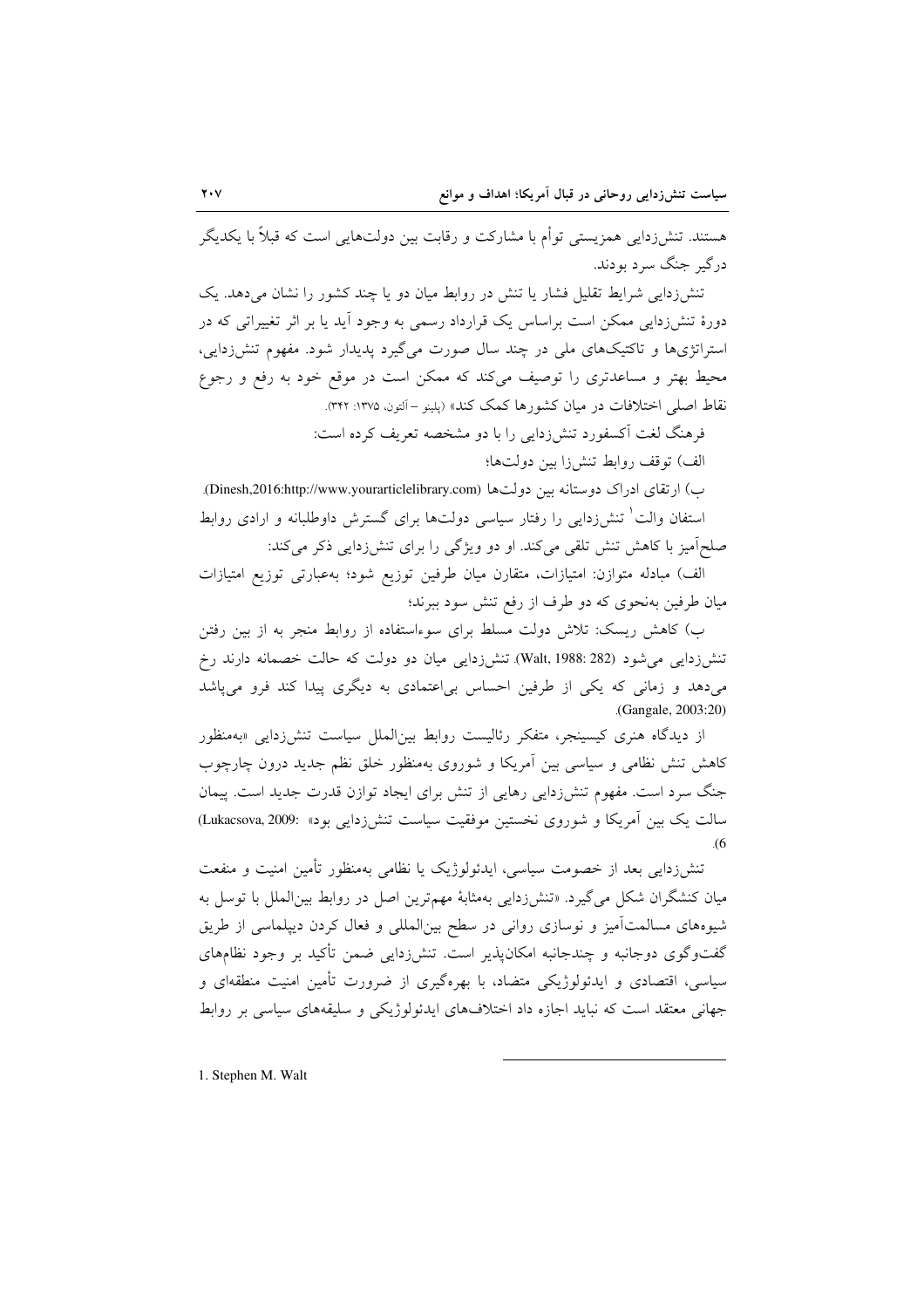میان کشورها تأثیر بگذارد. تنشزدایی از جنبهٔ مفهومی و کارکردی از اصول زیر پیروی کرده است:

- ضرورت پرهيز از درگيري ايدئولوژيکي؛  $\Lambda$
- ضرورت جدی برای حفظ بازدارندگی؛  $\cdot$
- چشم پوشی از سیاستهای بر تری جویانه و هژمونیک؛  $\mathcal{N}$
- رد همهٔ تلاش های اختلافافکنانه با هدف دستیابی یکجانبه به امتیازها؛  $\cdot$

آمادگی برای همزیستی مسالمتآمیز در تحمل هر نوع شرایط سخت برای تحقق این  $\Delta$ ايده؛

> پذیرش کثرتگرایی سیاسی و اقتصادی (ازغندی، ۱۳۸۴). عي

مهم ترین هدف در عرصهٔ سیاست خارجی دستیابی به منافع ملی است که ممکن است شیوهٔ دستیابی به آن خصومتآمیز یا مسالمتآمیز باشد. تنش(دایی در سیاست خارجی شیوهٔ مسالمتآمیز دستیابی به منفعت ملی است و هدف تنشزدایی بهبود و ارتقای سطح روابط سیاسی و اقتصادی برای نایل شدن به امنیت منطقهای و جهانی است. از طرف دیگر، از دلایل مهم شکست تنش زدایی در روابط میان دولتها، «سوءظن اساسی» و «ترس از دشمن» است که مخالفان از آنها برای بی اعتبار کردن و آسیب زدن به تنشزدایی استفاده می کردند Dueck,  $. (2000$ 

تعامل سازنده یکی دیگر از مفاهیم اصلی سیاست خارجی روحانی است. تعامل سازنده اتخاذ سیاستی فعال، یوپا، تأثیرگذار، جهتدار با شناخت دقیق از معادلات سیاسی بهعنوان بازیگری قدرتمند در صحنهٔ روابط بین|لملل و منطقه و آن مرحلهای پیشرفتهتر از سیاست تنش زدایی است (متقی و محمدی، ۱۳۸۴: ۲۳۱).

این سیاست خارجی در پی آن است که از طریق تنشزدایی، اعتمادسازی، دوری از امنیتی شدن، بهبود چهره و وجههٔ ایران، دیپلماسی فعال و روابط با کشورهای دیگر و سازمانهای بین(لمللی، زمینه را برای رشد و توسعهٔ اقتصادی کشور در چارچوب اسناد بالادستی مهیا می کند. به باور روحانی، سیاست خارجی در چند سال گذشته با تنش(زدایی و تندروی، عملاً ایران را وارد فاز امنیتی کرده و زمینه را برای تحقق رشد و توسعهٔ همهجانبهٔ کشور کاهش داده است؛ در نتیجه برای بازگرداندن کشور به مسیر تعریفشده توسط اسناد بالادستی، همچون چشمانداز ایران ۱۴۰۴، باید دولتی توسعهگرا قدرت را در دست داشته باشد؛ دولتی که اصول «تعامل سازنده» با جهان را سرلوحهٔ کار خود قرار دهد و زمینهٔ رشد و توسعهٔ اقتصادی را مهیا سازد (رضایی و ترابی، ۱۳۹۲: ۲).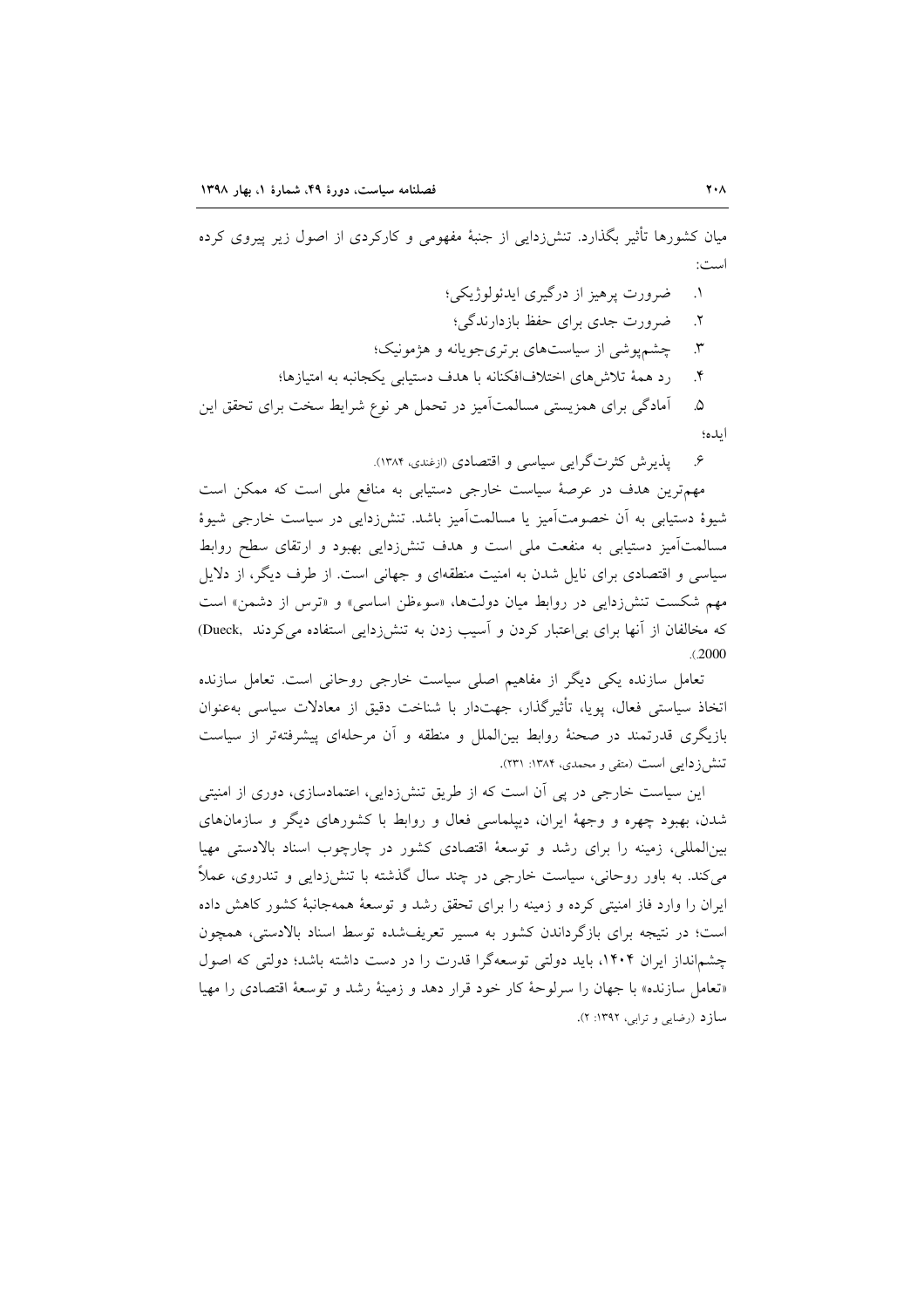### ۲. دیدگاههای مختلف در قبال آمریکا در اوایل انقلاب اسلامی

در اوایل پیروزی انقلاب اسلامی بهتدریج دو دیدگاه کلی دربارهٔ نحوهٔ ارتباط با آمریکا مطرح شد:

### الف) تعامل با آمريكا

این دیدگاه از سوی نخبگان فکری و اجرایی دولت موقت و نحلهها و جریانهای سیاسی و فکری نزدیک به مهندس بازرگان مطرح شد. ابراهیم یزدی وزیر امور خارجهٔ دولت موقت معتقد بود که ایرانیان از لحاظ تکنولوژی، به ارتباط با غرب بهویژه آمریکا نیاز دارند. «دکتر ابراهیم یزدی هنگامی که معاون نخستوزیر بود اعلام کرد ایران به مرور زمان نیازمند تکنولوژی اَمریکا خواهد بود». بازرگان نیز یک هفته پس از پیروزی انقلاب اسلامی اعلام کرد: «دولت انقلابی ایران مشتاق است روابط خود را با آمریکا از سر بگیرد» (ازغندی، ۱۳۸۴).

### ب) رويارويي با آمريكا

سرمنشأ رویارویی ایرانیان با سیاست قدرت آمریکا را عوامل زیر تشکیل میدهد: ١. خواست ایران برای استقلال، خوداتکایی و هویت یابی مستقل که هرگونه نیاز به آمریکا را مردود میداند؛ ۲. تمایل ایران به استقلال داخلی با تمایل به استقلال بینالمللی توأم است که براساس آن ايران مي تواند شرقي باشد يا غربي، يا هم شرقي باشد و هم غربي، يا نه شرقي باشد و نه غربی، چه اَمریکا اَن را بخواهد یا نخواهد؛ ۳. اعتقاد عمیق ایران به اینکه ایران در کنار «امت مسلمان مبارز» متعهد به شركت در مسائل اسلامى بينالملل و منطقهاى، از جمله دفاع از اسلام، امت اسلامی و آرمانهای اسلامی است (ریکس، ۱۳۷۹: ۴۷۷).

گروههای و جریانهای سیاسی و فکری مختلفی در انقلاب اسلامی معتقد به رویارویی با آمریکا بودند که به ذکر سه نمونه بسنده میشود:

١. روحانيون اسلامي: روحانيت اسلامي، ايالات متحدة آمريكا را بيش از هر قدرت خارجی دیگری در گذشته، مضر به حال اسلام میدانست و یقیناً مضرتر از آنچه اتحاد شوروی می توانست باشد. از این گذشته، مسکو فقط با بهرهگیری از زور اسلحه و یک گروه انقلابی کوچک وابسته به حزب کمونیست توده که طرفدار شوروی بود می توانست در ایران نفوذ کند. هیچگونه تهدید فرهنگی از جانب مسکو وجود نداشت، زیرا شیوهٔ زندگی در اتحاد شوروی برای ایرانیان وسوسهانگیز نبود. از طرف دیگر، ایالات متحده یک تهدید فرهنگی عمده علیه اسلام بود: فرهنگ مردمیسند آمریکایی، همراه با نگرش دنیوی، تأکید بر فردگرایی در مقابل اجتماع، دنبال کردن رضایت خاطر شخصی، اخلاقیات نرم و سهل گیری جنسی، شیوهٔ زندگی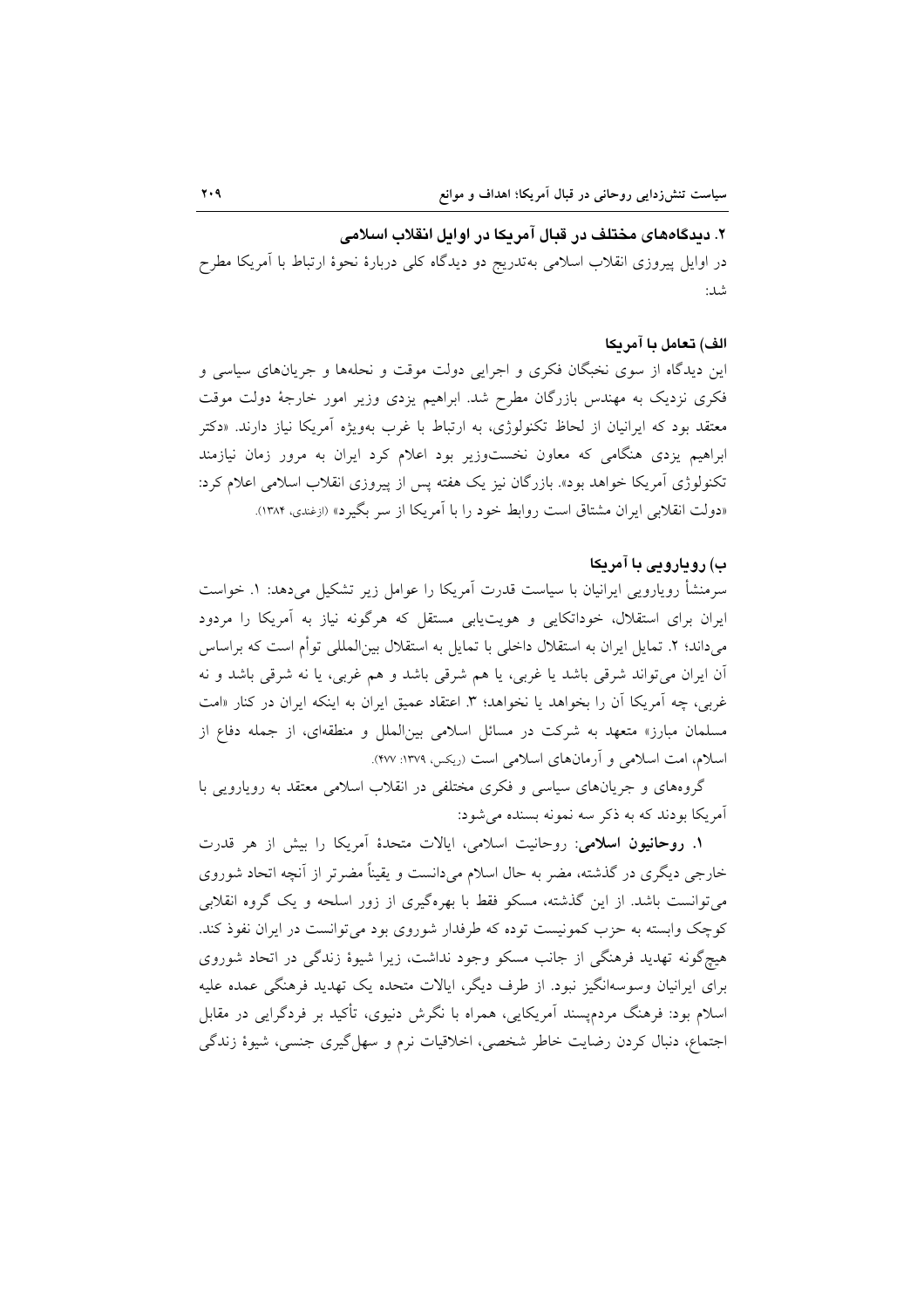مصرفگرایانه و خصلت بینالمللی و فراگیر رسانههای گروهی آمریکا، همگی در شرایطی در ایران ترویج می شد که بهمثابهٔ یک کالا مشتاقان فراوانی داشت. دانشجویان و نخبگان غربگرای ایرانی، از ارزش،های سنتی و فرهنگ اسلامی دور و جذب شیوهٔ زندگی آمریکایی می شدند. روحانیت آمریکا را مشعلدار یک فرهنگ خداناشناسی میدانست که برای اسلام تهدید جدی بود. امام خمینی بهکرات از این نوع پذیرش فرهنگ آمریکایی تحت عنوان «اسلام آمريكايي» سخن مي گفت (فولر، ۱۳۸۷: ۲۹۰).

**۲**. دانشجویان پیرو خط امام: پذیرش شاه و اجازهٔ ورود محمدرضا پهلوی به اَمریکا، حمایت نخبگان سیاسی و فکری (مثل برژیسنکی، راکفلر، کیسینجر و...) آمریکایی از شاه از یک طرف و نزدیک شدن دولت موقت مهندس بازرگان به اَمریکا از طرف دیگر سبب بدبینی انقلابيون به موضع اَمريكا در قبال انقلاب اسلامي شد. از ديدگاه انقلابيون، بهويژه دانشجويان پیرو خط امام، اقدام آمریکا در حمایت از شاه و نزدیکی دولت موقت توطئهای برای از بین بردن انقلاب ایران قلمداد شد. دانشجویان پیرو خط امام در سیزدهم آبان ۱۳۵۸ در اعتراض و مخالفت با ورود شاه به آمریکا، سفارت این کشور را اشغال کردند.

**۳. حزب توده و فداییان خلق**: گروهها و جریانهای سیاسی چپ با الهام و تأثیریذیری از ایدئولوژی مارکسیستی بر ضدیت و مبارزه با آمریکا بهعنوان نماد امپریالیسم تأکید میکردند. هدف اصلی آنها کشاندن انقلاب ۱۳۵۷ در ایران به اردوگاه کمونیسم برای مبارزه با سرمایهداری بود که این عمل با هوشیاری امام خمینی ناکام ماند. مثلاً «چریکهای فدایی خلق در اواخر سال ۱۳۵۷ وارد سفارت آمریکا شدند و آنجا را تسخیر کردند. این عمل با مخالفت امام خمینی مواجه شد و به دستور امام آنها از سفارت خارج شدند.حزب توده بدون توجه به تفاوتهای بنیادین با جریانهای اسلامی به رهبری امام خمینی(ره) مبارزه با آمریکا را بهعنوان وجه اشتراک با انقلابیون در نظر میگرفتند. آنها از اشغال سفارت آمریکا حمایت کردند و معتقد بودند که سفارت اًمریکا مقری برای اقدام علیه انقلاب شده و تسخیر اَن سبب از بین رفتن مقر براندازي انقلاب شده است» (توكلي، سايت مؤسسهٔ تنظيم و نشر آثار امام، ١٣٩٢). مخالفت حزب توده با غرب بهحدی بود که تلاش کردند دولت بازرگان را دولتی غربزده معرفی کنند. آنها تلاش کردند که «چهرهٔ دولت بازرگان را بهعنوان یک دولت طرفدار غرب و حامی سرمایهداری که قسم خورده بود انقلاب را از مسیر خود منحرف کند ترسیم کنند (میلانی، ۱۳۸۵: ۲۸۷).

## ۳. سیاست خارجی جمهوری اسلامی در قبال آمریکا

مناسبات ایران و آمریکا در از ۱۳۵۷ تا ۱۳۹۶ تحت تأثیر متغیرهای مختلف دچار فراز و نشیب بسیار شده است. تأثیرپذیری رابطهٔ ایران و آمریکا از مؤلفهٔ ایدئولوژی منبعث از انقلاب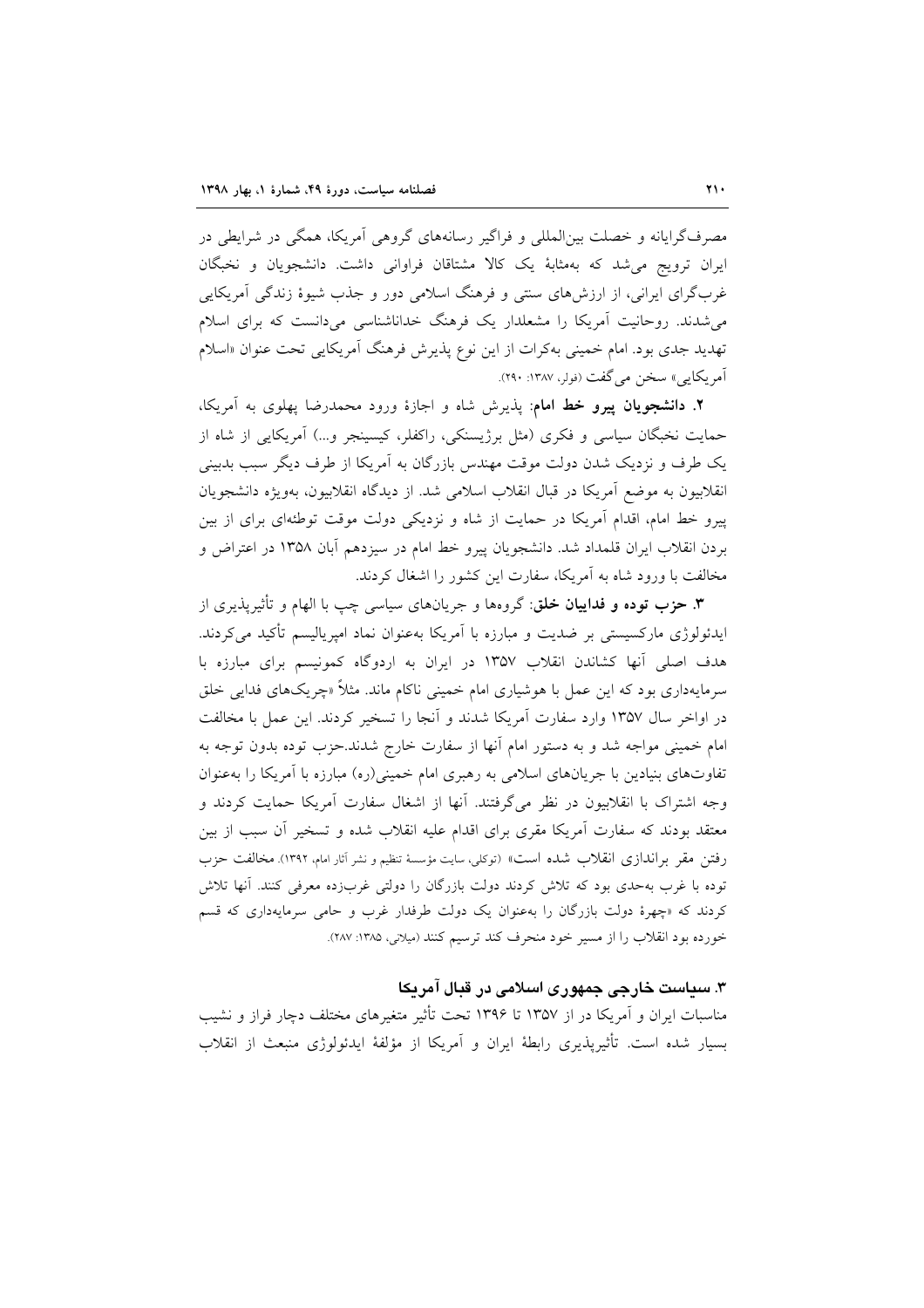اسلامی و حافظهٔ تاریخی جامعهٔ ایرانی از دخالتهای آمریکا در امور داخلی (مثل کودتای ۲۸ مرداد) سبب شد که در سال ۱۳۵۸ سفارت این کشور در تهران توسط دانشجویان پیرو خط امام اشغال شود. در مقطعی دیگر وقوع ماجرای مکفارلین یا ایران گیت در سال ۱۹۸۶ متأثر از عناصر مصلحتگرایی و پراگماتیسم نخبگان سیاسی دو کشور بوده است. بهعبارتی ایران و آمریکا بعد از پیروزی انقلاب در وضعیتهای مختلف و پیچیدهای از جمله وضعیت جنگی، ستیز، کشمکش، صلح، مذاکره و آشتی به سر بردهاند.

## الف) دورة صلح (دولت موقت ٰ؛ حاكمت شكنندة لببرالها)

این دوره با آغاز نخستوزیری بازرگان آغاز شد. بازرگان در طول دورهٔ نخستوزیری خود، وضعیتی شکننده و متزلزل داشت و علی رغم تلاش زیاد، هیچگاه به مرحلهٔ ثبات و استقرار نرسید. بازرگان و همفکرانش معتقد به ارتباط با غرب بهویژه آمریکا بودند، اما نخبگان سیاسی اجرایی و فکری آمریکایی بهعلت وقوع انقلاب اسلامی و از دست رفتن متحد راهبردی خود در منطقهٔ مهم خاورمیانه در این مقطع دچار تردید و سردرگمی با اتخاذ تصمیماتی متناقض شدند. شماری از نخبگان سیاسی در آمریکا مثل کیسینجر، راکفلر و برژینسکی خواستار حمایت از شاه ایران و وفاداری به شاه بودند. عدهای دیگر مثل سالیوان خواستار شناسایی دولت موقت و ارتباط با نظام جدید بودند. دولت موقت خواهان ارتباط با آمریکا بود، اما حداقل به اعتقاد دولت موقت، آمريكايي ها خواهان چنين رابطهاي نبودند (ميلاني، ١٣٨٥. ٢٩٨).

## ب) دورهٔ خصومت (۱۳۶۰ تا ۱۳۶۸)

در این دوره با حاکمیت اصل «نه شرقی، نه غربی» بر سیاست خارجی ایران و ایجاد موج ضدآمریکایی ناشی از تسخیر سفارت این کشور و فعالیت احزاب و جریانهای سیاسی چپ کمونیستی در ایران، ستیز با آمریکا، تبدیل به شاخص و هویت انقلاب اسلامی و انقلابی گری شد. ایران با سیاستهای اعلانی و اعمالی خود در عرصهٔ جهانی مخالفت خود را با آمریکا اعلام می داشت.

#### ج) دورۂ تنش; دامی (۱۳۶۸ تا ۱۳۸۴)

١. دورهٔ هاشمی: با انتخاب هاشمی رفسنجانی به ریاست جمهوری اسلامی ایران در تیرماه ۱۳۶۸، امید به تنش(دایی در روابط ایران و آمریکا افزایش یافت. عطاءالله مهاجرانی معاون یارلمانی رئیس جمهور در ۶ اردیبهشت ۱۳۶۹ در مقالهٔ کوتاهی که در روزنامهٔ اطلاعات به

1. Interim government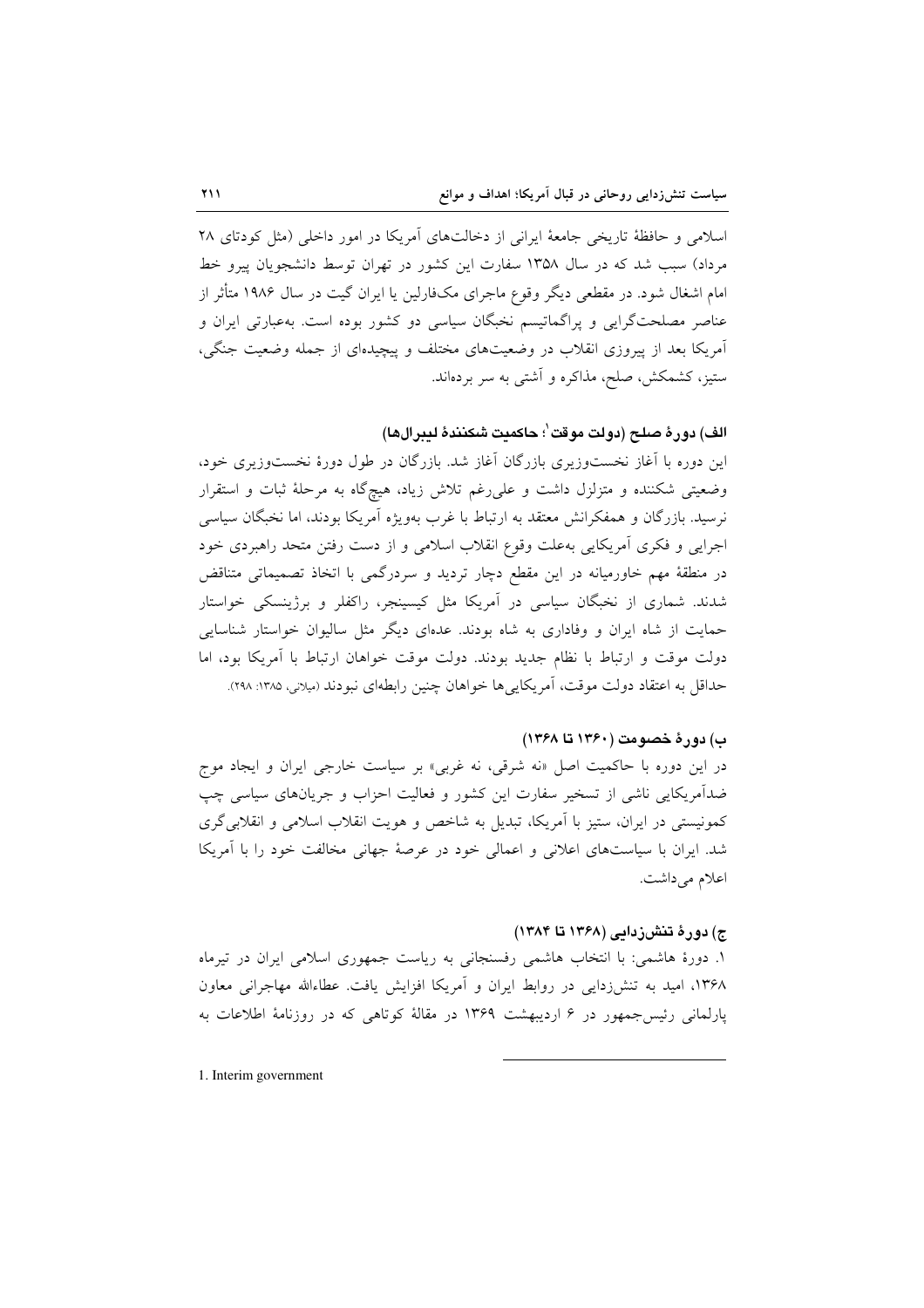چاپ رسید، از لزوم مذاکرهٔ مستقیم با آمریکا سخن به میان آورد. ایران برای اثبات حسن نیت در مقطعی به آزادی گروگانهای غربی در لبنان کمک کرد، ولی این حسن نیت به حسن نیت متقابل آمریکا مواجه نشد. از این٫رو یک بار دیگر جو بی|عتمادی و سوءظن بر روابط ایران و آمریکا حاکم شد. آمریکا عادیسازی روابط با جمهوری اسلامی را مشروط به تغییر رفتار ایران در زمینهٔ فعالیتهای هستهای، صلح خاورمیانه، تروریسم و حقوق بشر کرد (دمقانی فیروزآبادی، ۱۳۸۸). از اهداف ویژهٔ هاشمی تغییر نگاه آمریکا به ایران بود (میلانی، ۱۳۸۳: ۱۹۲).

۲. دورهٔ خاتمی: مهمترین و مشکل ترین بُعد تنش(دایی در دورهٔ خاتمی، تلاش برای کاهش تنش و رویارویی بین ایران و آمریکا بود. خاتمی سعی کرد از طریق گفتوگوی مستقیم با مردم اَمریکا و گفتوگوی غیرمستقیم با دولت اَمریکا، سیاست هاشمی رفسنجانی را در جهت پرهیز از تقابل با این کشور تعمیق کند (دمقانی فیروزآبادی، ۱۳۸۸). با وجود تغییرات فوقالعاده در رويكرد ايران به كل مناسبات بين|لمللي و بهويژه رابطه با مردم آمريكا، ياسخ اولیهٔ مقامات أمریکایی بسیار محتاطانه و از این نظر با نفس اصول سیاست خارجی دولت کلینتون در تعارض مستقیم بود (رمضانی،١٣٨١: ١٢٣). با اینکه خاتمی سیاست تنش(دایی با آمریکا را مدنظر داشت، این کشور با تکرار اتهامات گذشته علیه ایران، از سیاست «مهار دوگانه» سخن راند و در نهایت بعد از حوادث یازدهم سپتامبر ۲۰۰۱ با قرار دادن ایران در «محور شرارت» عملاً سبب افزایش تنش بین ایران و آمریکا شد.

### د) دورهٔ خصومت ۱۳۸۴ تا ۱۳۹۲

با پیروزی احمدی نژاد در انتخابات ریاست در سال ۱۳۸۴، مناسبات ایران و آمریکا وارد مرحلهٔ جدیدی شد. اقدامات خصومتآمیز آمریکا و ایران علیه یکدیگر، سبب افزایش تنش بین آنها شد. تنش بین ایران و آمریکا در حوزهها و عرصههایی مثل مخالفت واشینگتن با ایفای نقش ایران در خاورمیانه، تداوم برنامهٔ هستهای ایران، صدور قطعنامههای متعدد علیه ایران در شورای امنیت، تحریمهای گسترده و همهجانبهٔ اقتصادی علیه ایران، تلاش اَمریکا برای ایجاد اجماع جهانی علیه ایران و انزوای سیاسی ایران در جهان از جمله اقدامات خصومتآمیز متقابل ايران و آمريكا است (Kamrava,2008: 13).

## ۴. سیاست خارجی روحانی

با تشکیل کابینهٔ حسن روحانی انتقال از دولت اصولگرا به دولت تکنوکرات به ارث گذاشتهشده از هاشمی رفسنجانی در ایران صورت گرفت. اولویتهای اصلی این دولت حل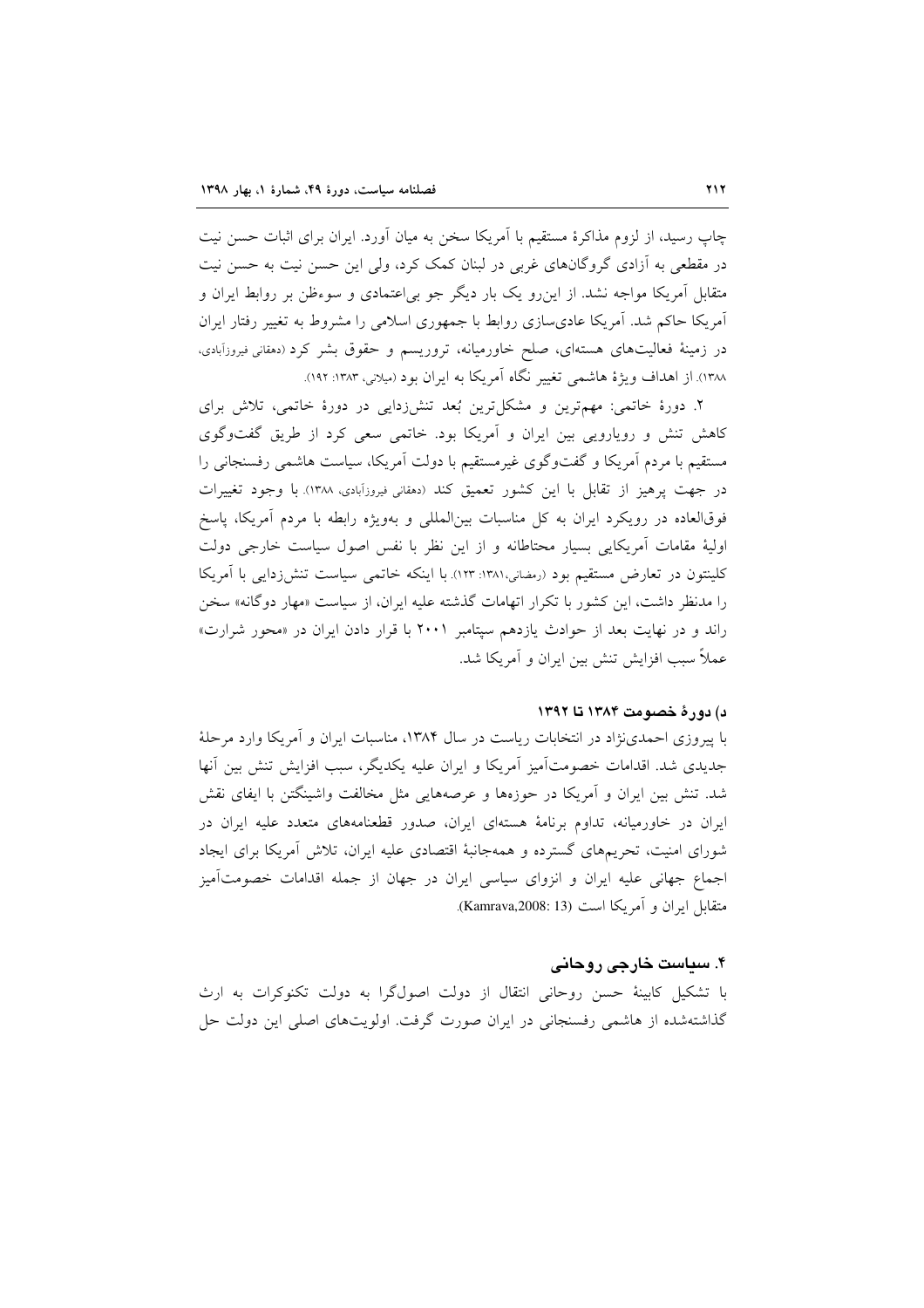مشکلات اقتصادی و برون رفت از بحران هستهای ایران بود. تلاش برای حل بحران اقتصادی فرصتی برای مذاکره با آمریکا برای دولت روحانی و حامیانش فراهم آورد.

روحانی تلاش کرد برای حل مشکلات اقتصادی، محور سیاست خارجی خود را ارتباط با آمریکا و همکاری با این کشور قرار دهد. روحانی در غرب بهعنوان سیاستمداری پراگماتیک که سبب تعلیق برنامهٔ هستهای ایران در دورهٔ ریاست جمهوری خاتمی شد، شناخته می شود. این مسئله بههمراه انتخاب محمدجواد ظریف بهعنوان وزیر خارجه سبب شد که سیاست خارجي ايران بهسمت كاهش تنش با غرب بهويژه آمريكا سوق داده شود .(Przeczek, 2013)  $(70)$ 

انتخاب حسن روحانی به ریاست جمهوری فرصت مطلوبی را برای مذاکره با آمریکا فراهم کرد. از دیدگاه روحانی، رابطهٔ خصمانه ایران و آمریکا مسیر درستی نیست. روحانی بیان داشت: «ادامهٔ این روند برای ایران، آمریکا و منطقه مسیر درستی نیست. ما باید این تخاصم را بهتدریج مهار کنیم و آن را به رابطهٔ تنش|میز کاهش دهیم و بعد بهسوی کاهش تنش حرکت کنیم» (روحانی، ۱۳۹۲).

آرشین ادیب مقدم<sup>ا</sup> در مورد سیاست خارجی روحانی بر نکات زیر تأکید می کند: – روحانی تلاش دارد از زبان جدید در روابط خارجی برای بیان ترجیحات استراتژیک

استفاده كند؛

سیاست خارجی روحانی تحت تأثیر شخصیت هاشمی است؛  $\equiv$ 

روحانی معتقد به استفاده از دیپلماسی در قبال شورای همکاری خلیجفارس بهخصوص عربستان سعودي است؛

روحانی درصدد برقراری روابط دیپلماتیک با اتحادیهٔ اروپا بهخصوص بریتانیا است. ایران تلاش دارد از اهرم اتحادیهٔ اروپا برای برقرار روابط با ایالات متحدهٔ آمریکا بهره گیرد .(Arshin Adib-Moghaddam, 2013:4)

## ۵. سياست خارجي روحاني در قبال آمريكا

نخبگان سیاسی آمریکایی اذعان دارند که فرایند سیاسی ایران در برابر آمریکا به لحاظ ييچيدگي بهمثابهٔ جعبهٔ سياه است (Byrne, 2013:5). بازيگران در عرصهٔ سياسي ايران با نقشها و جایگاههای متفاوت خط مشیهای مختلفی را در زمینهٔ سیاست خارجی ایران در قبال آمریکا مطرح می کنند (Al-Zaman Abu Shuair,2014: 28). افکار و نظر نخبگان سیاسی دربارهٔ آمریکا را می توان در سه مکتب فکری قرار داد (20 -17 :Mousavian, 2014):

1. Arshin Adib-Moghaddam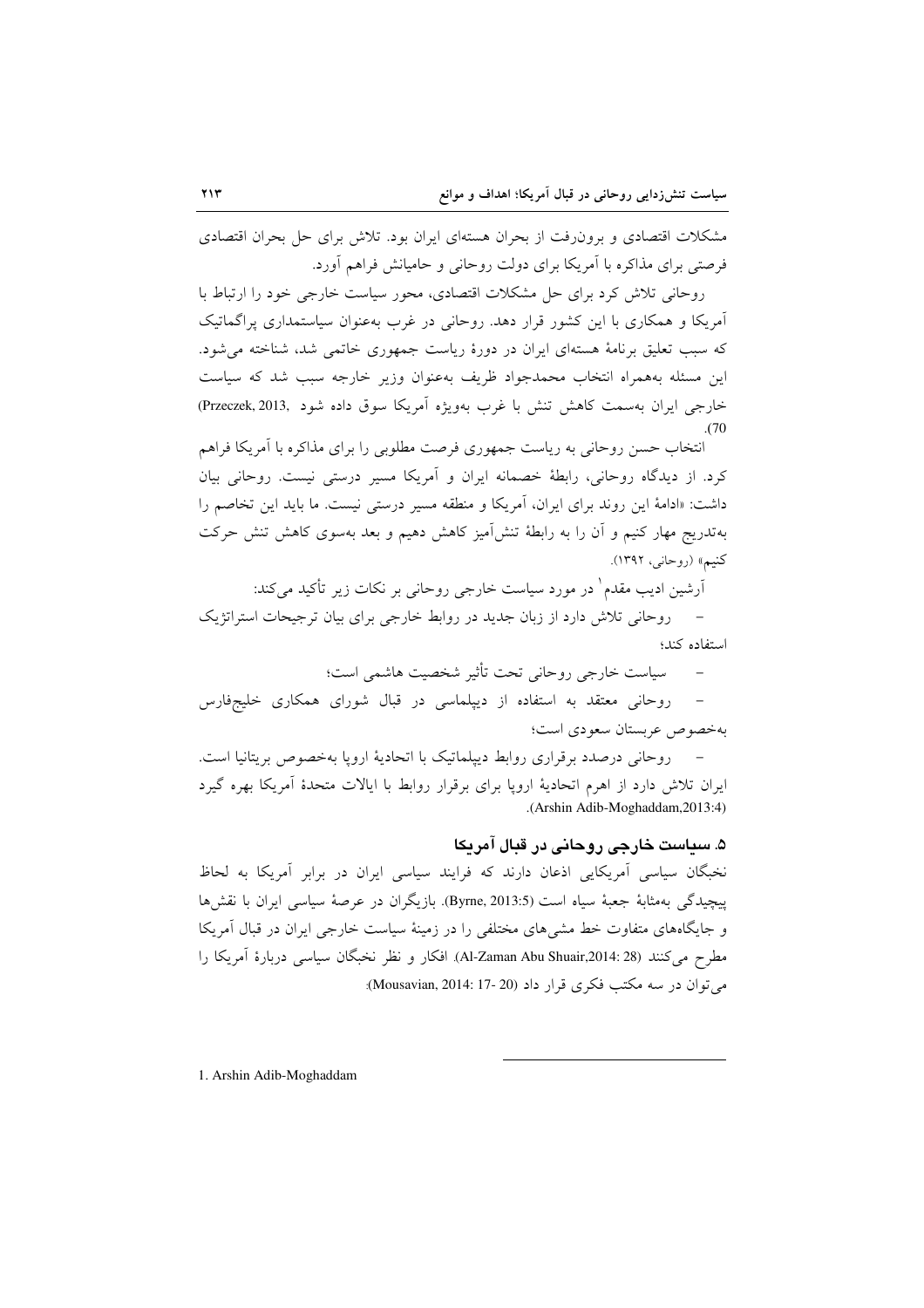الف) کسانی که معتقدند آمریکا به سلطهطلبی خو گرفته است؛ مثلاً آیتالله خامنهای رهبر جمهوری اسلامی معتقد است که آمریکا نمی تواند از خوی سلطهطلبی خود دست بردارد و جمهوری اسلامی ایران سلطهٔ آمریکا را نمیپذیرد. هدف راهبردی آمریکا، براندازی سیستم موجود و ایجاد یک سیستم جدید است تا دوباره رابطهٔ حامی- پیرو را احیا کند. تجربهٔ سیاسی برخورد آمریکا با جمهوری اسلامی از سال ۱۹۷۹ تاکنون رهبر انقلاب اسلامی را به این نتیجه سوق داده که آمریکا در پی تغییر رژیم ٰ در ایران است.

با توجه به جایگاه رهبری در مقام تعیین سیاستهای کلی نظام، نظرها و عقاید ایشان در مذاکرِه و ارتباط با آمریکا محوری است. از دیدگاه مقام معظم رهبری «نرمش و انعطاف و مانور هنرمندانه و قهرمانانه در همهٔ عرصههای سیاسی، کار مطلوب و مورد قبولی است، لکن این مانور هنرمندانه نباید بهمعنای عبور از خطوط قرمز، یا برگشتن از راهبردهای اساسی، یا عدم توجه به آرمانها باشد؛ اینها را باید رعایت کرد» (حامنهای، ۱۳۹۲ الف) کاربرد مفهوم «نرمش قهرمانانه» توسط مقام معظم رهبری بهمنزلهٔ مجوزی برای مذاکره با اَمریکا با رعایت خطوط قرمز تعبیر شد. رهبری با کاربرد این مفهوم «عدم مخالفت خود را با طرح موضوع مذاکره با آمریکا مطرح کرده و عملاً فضا را برای دولت برای مذاکرهٔ آبرومندانه، منطقی و از موضوع برابر فراهم كردهاند» (رضايي و ترابي،١٣٩٢: ١٥٢).

در دورههای رؤسای جمهوری قبلی، نبود مذاکره و ارتباط با آمریکا، اغلب با دلایل ایدئولوژیکی و شعارهای منبعث از انقلاب اسلامی توضیح داده می شود. همچنین مذاکره با آمریکا به یک تابو تبدیل شده بود، اما در دولت یازدهم بر متضرر شدن ایران بهدلیل بدعهدی و پیمانشکنی تأکید شد؛ بهعبارتی علاوهبر دلایل یادشده، دلایل عینی، مادی و رئالیستی در بی|عتمادی به آمریکا هم ذکر میشد. مثلاً مقام رهبری با تعابیر مختلف و مثالهای فراوانی به بدعهدیها، عهدشکنیها و سخنان و سیاستهای متناقض آمریکاییها پرداخته و نسبت به خوش بینی به آمریکاییها هشدار داده است. از دیدگاه رهبری« ما دولت ایالات متحدهٔ آمریکا را دولتی غیرقابل اعتماد میدانیم؛ دولتی خودبرتربین، دولتی غیرمنطقی و عهدشکن، دولتی که سخت در پنجهي تصرف و اقتدار شبكهٔ صهيونيسم بينالمللي قرار دارد» (حامنهاي، ١٣٩٢ ب).

ب) كساني كه معتقدند تضاد ذاتي بين نظام اسلامي و غرب وجود دارد. حاميان اين مكتب نخبگان سیاسی رادیکال هستند. آنها معتقدند راه رسیدن به موفقیت در مقابل با آمریکا مقاومت ناب است تا آمریکا ایران را به رسمیت بشناسد و به هویت آن احترام بگذارد. از نظر آنها مذاکره با آمریکا بهمنزلهٔ شکست است و مذاکره باید خط قرمز نظام در نظر گرفته شود. جمهوری اسلامی پرچمدار مبارزه علیه سلطهطلبی جهانی است و مقاومت ایران در مقابل

1. regime change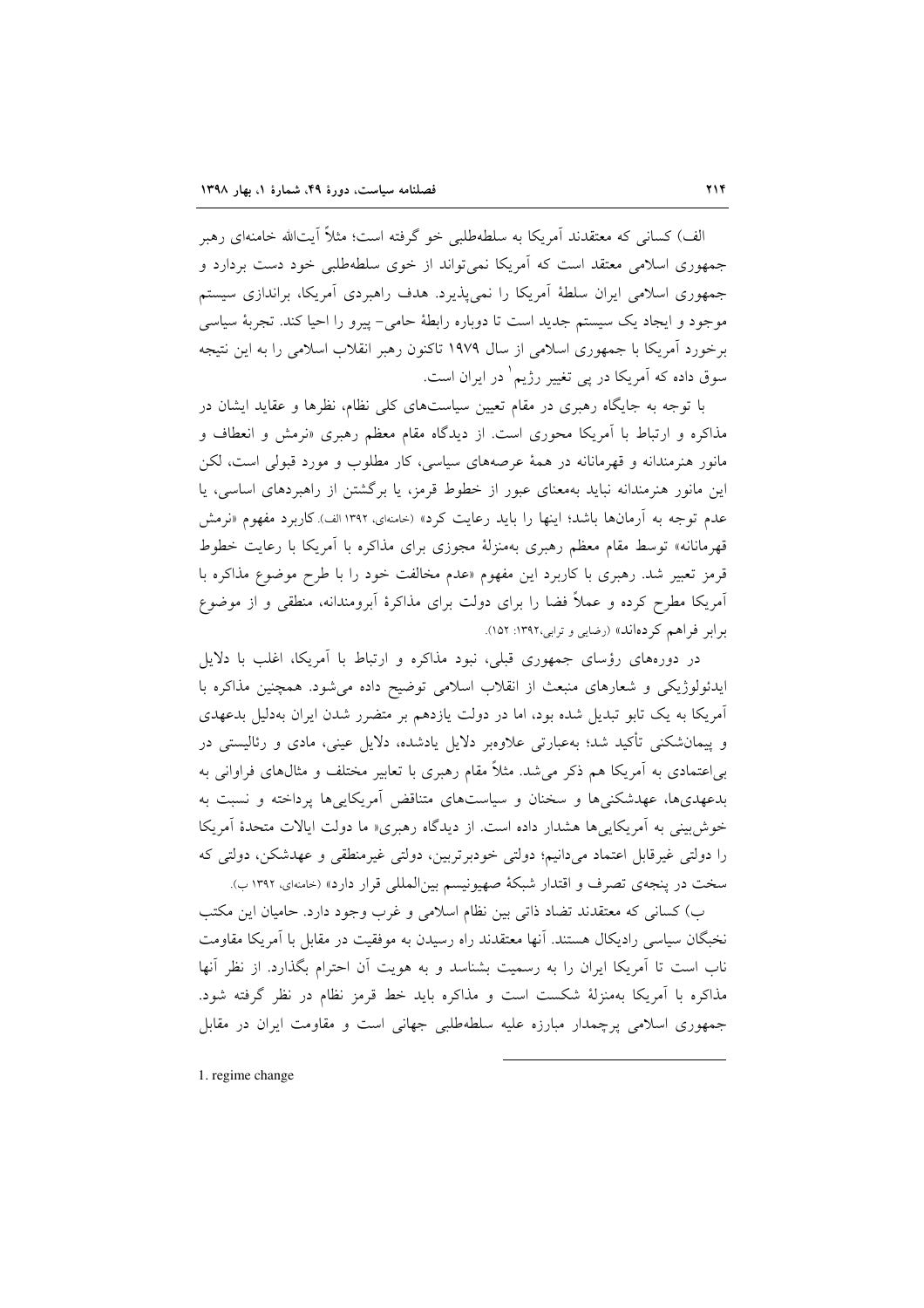آمریکا، جمهوری اسلامی را بهعنوان الگویی برای همهٔ آزادیخواهان در جهان اسلام معرفی ک ده است.

ج) کسانی که به راه میانه و اعتدال در قبال غرب معتقدند. هاشمی رفسنجانی رئیس جمهور سابق ایران و حسن روحانی رئیس جمهوری فعلی ایران معتقدند که ایران و آمریکا منافع مشترک اقتصادی و سیاسی فراوانی دارند. برای مثال افراطگرایی در منطقه، دشمن مشترک ایران و اَمریکا است؛ بنابراین همکاری دو طرف برای ریشهکن کردن افراطگرایی ضروری است. از این رو براساس منافع مشترک بازسازی موقعیت آمریکا بهسوی نظام ایران وجود دارد. (Mousavian, 2014: 17-20)

یکی از عواملی که سبب کاهش تنش و اتخاذ راه حل دیپلماسی در رابطهٔ ایران و آمریکا میشود، به قدرت رسیدن نخبگانی عملگرا و واقعگرا در دو کشور است. نخبگانی با ماهیت شخصیتی ایدئولوژیک و انعطافناپذیر در عرصهٔ سیاست خارجی سبب افزایش اختلافات و تنش بين دو كشور مي شود (Katz, 2014: 51).

روحانی با در پیش گرفتن رویکرد مذاکرهٔ مستقیم، علنی و رسمی با ایالات متحدهٔ آمریکا نقطهٔ عطفی را در روابط دو کشور ایجاد کرد. دیدارها و گفتوگوهای متعدد وزیر خارجهٔ آمریکا و ایران دربارهٔ مسائل مختلف خاورمیانه بهویژه مسئلهٔ هستهای بهصورت علنی و رسمی صورت می گرفت. این امر از پیروزی انقلاب اسلامی در سال ۱۹۷۹ تا دورهٔ روحانی صورت نگرفته بود. از دیدگاه روحانی «در شرایط کنونی باید وضعیت و شرایط فعلی را بهدقت ارزیابی کرد و در صورت اقتضا، از مذاکره و گفتوگوی دوجانبه با آمریکا پرهیز نکرد. در گامهای نخست باید به مذاکره بهمثابهٔ بستری برای جلوگیری از شدت یافتن فشارها و متوقف ساختن روند تحریمهای کنونی نگریسته شود و در مراحل بعدی باید در پی تعدیل فضا تا حذف كامل تحريمها پيش رفت» (روحاني، ١٣٩٢).

## ۶. اهداف روحانی از تنشزدایی با آمریکا

روحانی بعد از پیروزی در انتخابات ریاست جمهوری ۲۰۱۳ در ایران در عرصهٔ سیاست خارجی بر مذاکرهٔ جدی با کشورهای غربی، کاهش تنش با همسایگان از طریق تعامل سازنده، بهبود وضعیت اقتصادی و ارتقای جامعهٔ ایرانی تأکید میکرد. روحانی با اقدامات سازنده دورهٔ جدیدی را روابط با غرب آغاز کرد. روحانی معتقد بود که بهدلیل بی|عتمادی بین ایران و گروه ۵ به علاوه ۱، مذاکرات به شکست انجامیده است. مکالمهٔ تلفنی تاریخی بین روحانی و اوباما در سال ۲۰۱۳ مثل دیدار ظریف وزیر خارجهٔ ایران و جان کری وزیر خارجه اَمریکا سبب شکاف در دیوار بی اعتمادی شد و این عمل بهعنوان یک اقدام اعتمادساز تعبیر شد -Haji) .(Yousefi: 2015: 10)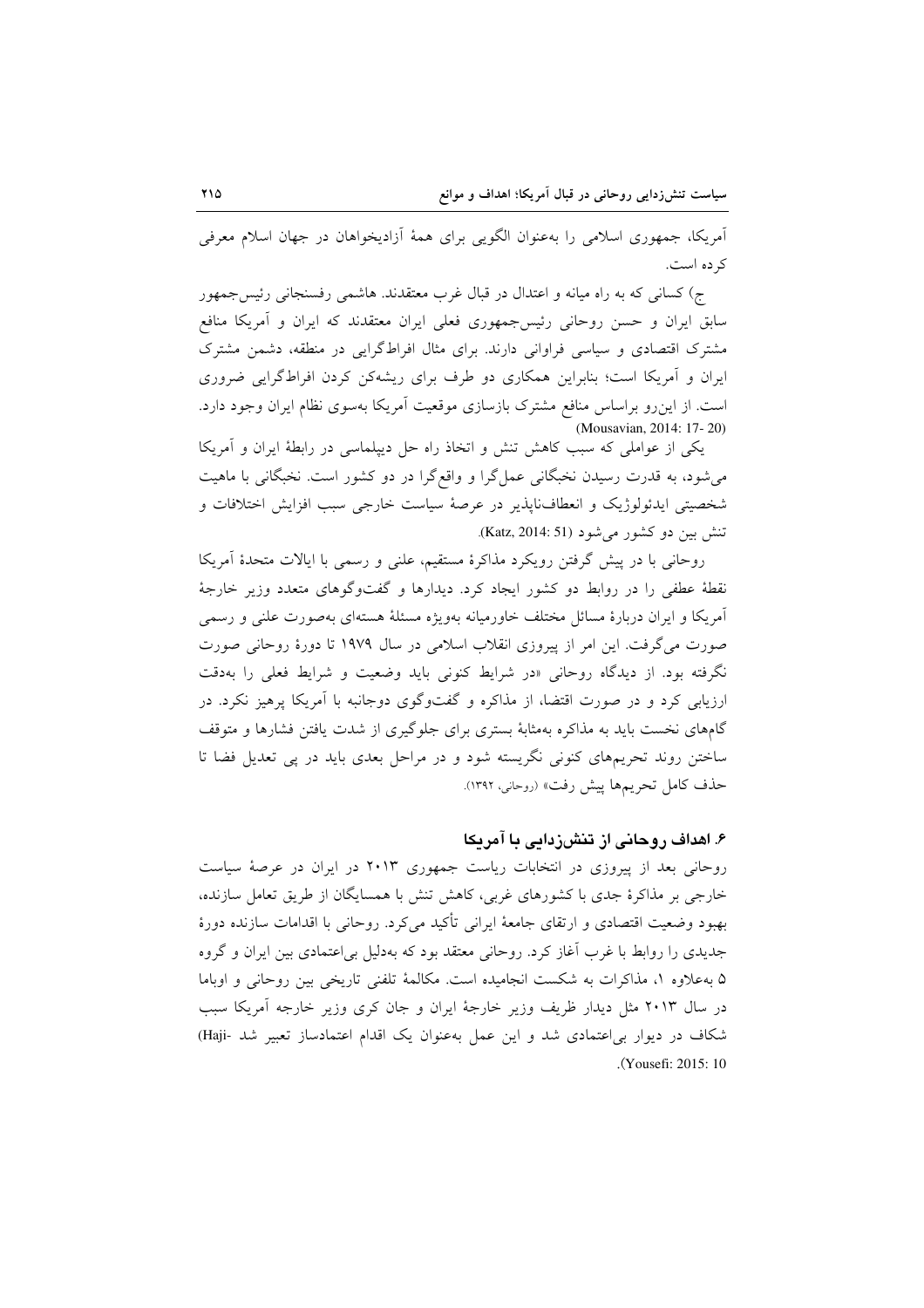روحاني با بهبود چهرهٔ جمهوري اسلامي در جامعهٔ بين|لمللي آمادگي خود را براي معاملهٔ جدی با غرب نشان داد. بیشتر وزیران کابینهٔ روحانی تحصیل کردهٔ دانشگاههای آمریکا بودند. أنها طرفدار ارزشهای اجتماعی غرب نیستند، اما با زندگی در جامعهٔ غربی فهم بهتری دربارهٔ غړب دارند.

تعامل سازنده، مفهومی که اخیراً در سیاست خارجی ایران بهکار می رود، تلاش دولت برای اصلاحات اقتصاد را نشان میدهد این امر نیاز جامعهٔ ایرانی و در راستای تقویت جایگاه بینالمللی ایران است. تنش(دایی با غرب بهویژه ایالات متحدهٔ آمریکا در دستیابی به این هدف تأثیر بسیار مهمی دارد. تنشززدایی بین ایران و آمریکا سبب تغییر توازن قدرت و بازسازی نقشة منطقه مي شود (Chabkoun, 2014:4).

الف) **سیاست خارجی تنشزدا در خدمت توسعه**: ایدهٔ دولت توسعهگرا بدین معناست که دولت در عرصهٔ سیاست خارجی باید همهٔ تلاش خود را برای ایجاد زمینه و انگیزه برای رشد و توسعهٔ اقتصادی مهیا کند. بخش مهمی از تکنولوژیها، سرمایهها و تجارب در اختیار کشورهای پیشرفته است که تنها از طریق تعامل سازنده می توان آنها را جذب کرد و در راستای منافع و قدرت ملي از آنها بهره گرفت؛ بنابراين مي توان سياست خارجي روحاني را «تعامل سازنده با جهان در چارچوب ایدهٔ دولت توسعهگرا» نامید (رضایی – ترابی،۱۳۹۲: ۱۵۸). روحانی سیاست خارجی را نقطهٔ عزیمت خود برای حل مسائل و مشکلات اقتصادی درنظر گرفت. از دیدگاه روحانی برای دستابی به توسعهٔ اقتصادی باید در سیاست خارجی ایران تغییراتی حادث شود. «روحانی با رها شدن از تحریمها درصدد لیبرالیزه کردن اقتصاد ایران و بهبود استانداردهای زندگی طبقهٔ متوسط است (Alfoneh,2016) هدف اصلی سیاست خارجی روحانی در قبال آمریکا، کاهش سیاست خصمانه و ستیزهجویانهٔ آمریکا علیه ایران، مهار و کنترل آن و کاهش تهدیدهای خارجی علیه جمهوری اسلامی ایران است تا از این طریق ضمن راغب کردن شرکتها و نهادهای اقتصادی جهان به سرمایهگذاری در ایران، توسعهٔ اقتصادی در کشور انجام گیرد.

ب) **تنش(دایی در راستای تأمین امنیت ملی**: از دیدگاه روحانی حل مسائل و مشکلات در حوزهٔ سیاست خارجی به کاهش تهدیدهای امنیتی علیه نظام میانجامد. از دیدگاه دولت روحاني تهديدها عليه ايران، تروريسم، افراطگرايي و خشونتورزي در منطقهٔ خاورميانه است. در مسئلهٔ پرونده هستهای، غرب با ارجاع پروندهٔ هستهای ایران به شورای امنیت سازمان ملل متحد و صدور چندین قطعنامه در چارچوب فصل هفتم سازمان ملل متحد علیه ایران و همچنین طرح اتهاماتی مثل حمایت از تروریسم و نقض حقوق بشر درصدد بود جمهوری اسلامی را بهمثابهٔ یک پدیده «امنیتی» در جهان مطرح کند تا علاوهبر ایجاد تحریمهای گسترده،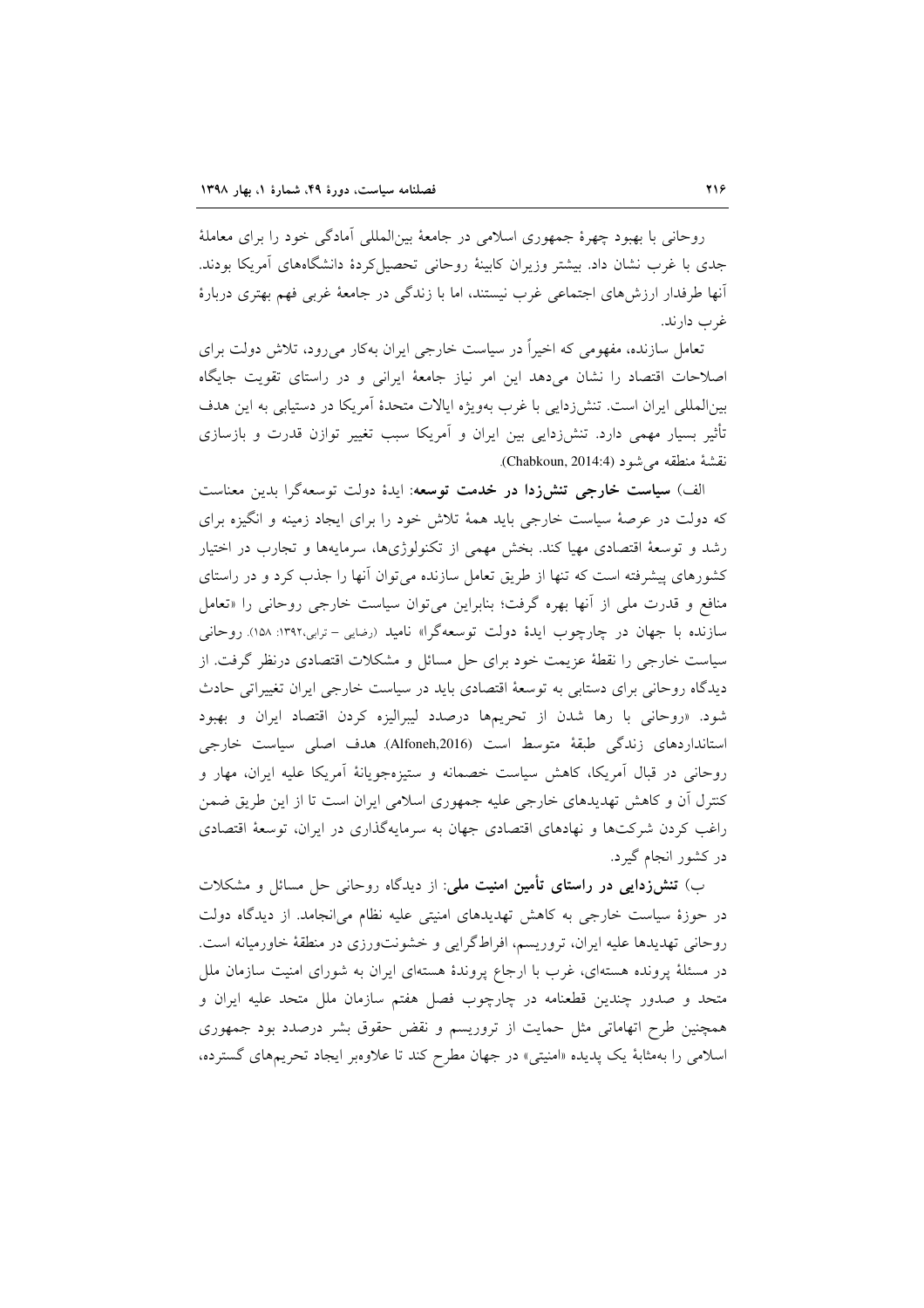در شرایط مقتضی تهدیدهای بیشتری علیه جمهوری اسلامی ایجاد کند. «چند کشور غربی به رهبری آمریکا تلاش داشتند به بهانهٔ موفقیت ایران در عرصهٔ هستهای و همچنین بهعنوان تهدیدی علیه امنیت منطقهای و حتی جهانی معرفی نمایند. به باور آقای روحانی از طریق تعامل سازنده با جهان، اعتمادسازی، تنشزدایی، بهبود چهره و تصویر ایران و بهخصوص از طریق کسب اعتبار، می توان ایران را نه بهعنوان یک پدیدهٔ امنیتی و تهدیدزا، بلکه بهعنوان کشوری صلحطلب، اقتصادی و فرهنگی معرفی نمود» (رضایی –ترابی، ۱۳۹۲: ۱۴۹).

ج) **عادیسازی ْ سیاست خارجی ایران**: نمود خط مشی عملی و رفتار نخبگان سیاسی در دولت یازدهم را می توان در یذیرش وضعیت موجود نظام بینالملل، تبعیت از قواعد، مقررات و ترتیبات نظام بین الملل، پیروی از تصمیمات و توصیههای مجمع عمومی و شورای امنیت، همکاری با آژانس بین|لمللی انرژی اتمی، استفاده از دیپلماسی چندجانبه برای پیشبرد منافع ملی و پرهیز از تحریک دیگران برای ایجاد ثبات مشاهده کرد. یکی از نمودهای عینی پیروی از سیاست عادیسازی روابط ایران براساس تأمین ثبات و امنیت و به رسمیت شناختن قواعد بازی دیدارها و سفرهای متعدد وزیر امور خارجه ایران به کشورهای مختلف، اروپایی، آمریکایی و آسپایی است. روحانی سیاستمداری میانهرو، پراگماتیک و تکنوکرات است. او بهعنوان یک بین|لملل گرای میانهرو` به گسترش روابط با سایر بازیگران بین|لمللی معتقد بوده و. بر این باور است که انقلاب ایران زمان<sub>ی</sub> خوب کار میکند که درون جامعهٔ بین|لملل<sub>ی</sub> <sup>۳</sup>در نظر گرفته شود (Chubin, 2013:5). از دید روحانی، ادامهٔ وضع موجود بین ایران و آمریکا سبب انزوای ایران شده است. بنابراین باید برای تغییر روابط بین دو کشور اقدام شود -Monshipouri) Dorraj, 2013: 133) بر این اساس او تلاش کرد از «مذاکرات هستهای برای پایان دادن به انزوای بینالمللی و رسیدن به یک روش زیست با ایالات متحده استفاده کند. او تلاش کرد با مذاکرات مستقیم و چهرهبهچهره، بی|عتمادی تاریخی بین دو کشور را کمرنگ کند» .(Shanahan, 2015)

## ٧. موافقان رابطهٔ ابران آمریکا

**الف**) **اصلاحطلبان**: این گروه شامل شماری از روشنفکران و نخبگان فکری و سیاسی چپ در ایران است. از دیدگاه آنها ارتباط با آمریکا به تغییر معادلهٔ قدرت و توسعهٔ ایران کمک می کند و موجب تقويت جريان تجددگرا در ايران مي شود. آنان بهويژه با ورود به عصر جهاني شدن و بازتعريف مفاهيمي مثل «استقلال» و «وابستگي متقابل» بر ارتباط ايران و آمريكا تأكيد دارند.

- 1. Normalization
- 2. moderate internationalist
- 3. international community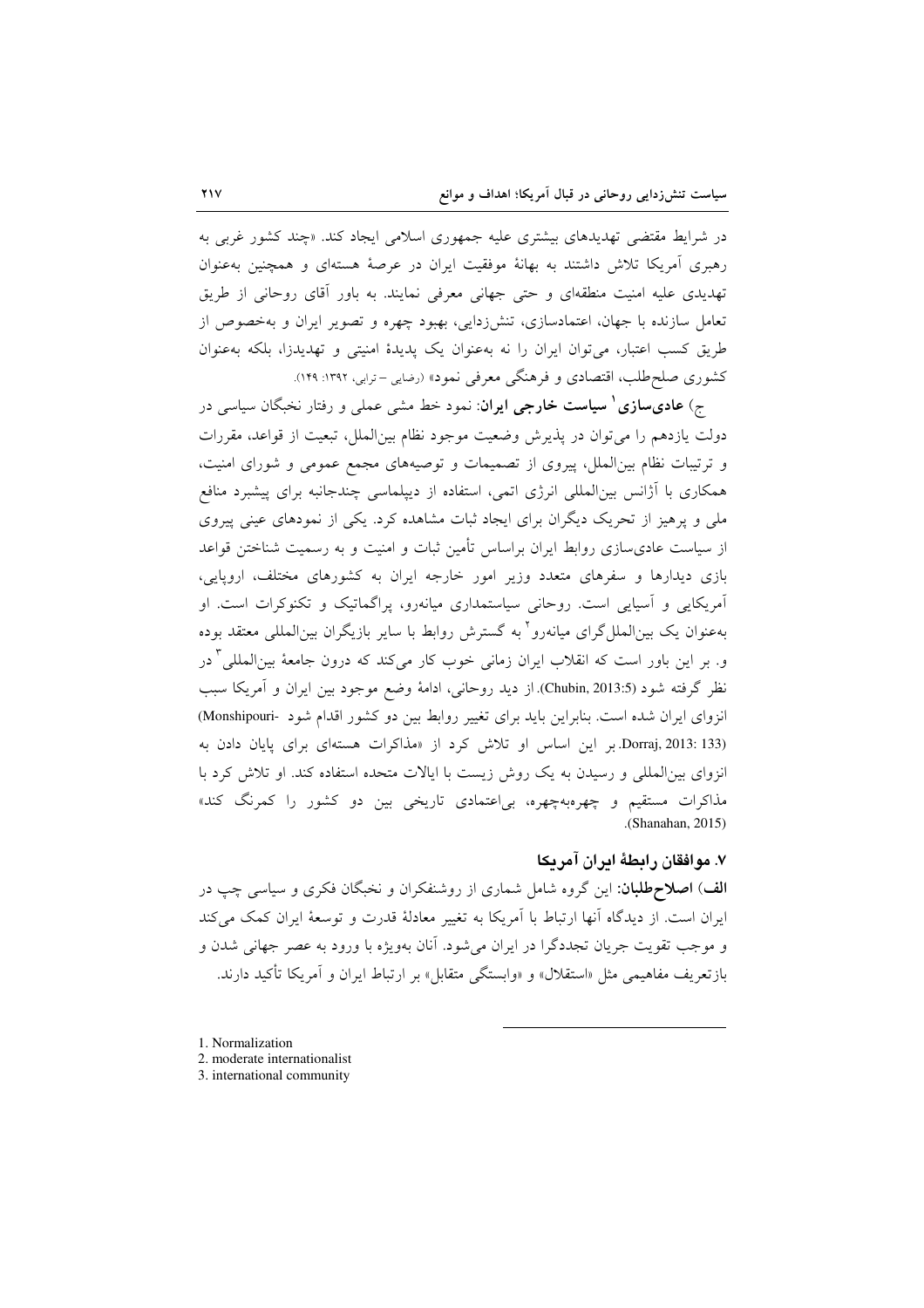**ب) عمل گرایان در ایران**: هاشمی رفسنجانی، روحانی (و نخبگان اجرایی پیرو آنها) و کارگزاران سازندگی جزء این گروه محسوب میشوند. زمانی روابط مسالمتآمیز بین ایران و آمریکا را میتوان انتظار داشت که نخبگان سیاسی در دو کشور بهسمت رویکردهای عمل گرایانه و مصلحتگرایانه متمایل شوند. از دید این افراد، ارتباط با آمریکا به مصلحت جمهوری اسلامی است. از دیدگاه عمل گرایان، آمریکا با اتخاذ سیاست خصمانه علیه جمهوری اسلامی بهمثابهٔ یک مانع عمده برای توسعه عمل میکند و تا زمانی که این مانع برداشته نشود، امکان توسعهٔ ایران اندک است؛ بنابراین تنش(دایی بین ایران و آمریکا سبب جذب سرمایهگذاری خارجی و توسعهٔ اقتصادی در ایران می شود.

> از دیدگاه این گروه، عرصههای همکاری بین ایران و آمریکا عبارتاند از: ۱. تهدیدهای ژئوپلیتیک مشترک مثل مبارزه با تروریسم (طالبان و داعش)؛

> > ۲. افزایش روابط تجاری و اقتصادی؛

۳. کاهش رقابت برای ایجاد حوزهٔ نفوذ در کشورهای دیگر (به رسمیت شناختن حوزهٔ نفوذ ىكدىگر).

ج) گرایش مصالحهجویانه در آمریکا: بیشتر محققان سابق آمریکایی مثل برژینسکی، اسکوکرافت، ریچارد مورفی، گری سیک و … طرفدار این رویکردند. آنها ضمن تأکید بر اهمیت استراتژیک ایران، خواهان پیروی آمریکا از سیاست اروپا نسبت به ایران هستند. این تحلیلگران، ایران قدرتمند را برای تلطیف حضور و نفوذ روسیه در آسیای مرکزی و قفقاز عنصری اساسی و تعیین کننده می دانند (سبزیان موسی آبادی و موسوی، ۱۳۸۸: ۳۲).

د) در منطقه کشورهای میانهرو عربی مثل عمان از مذاکرهٔ ایران و آمریکا حمایت میکردند حتى پادشاه عمان بهعنوان واسطهٔ بين ايران و آمريكا عمل كرد. از ديدگاه اين كشور روابط بهتر بین ایران و آمریکا در خدمت منافع کشورهای منطقه است. صلح بین ایران و آمریکا سبب ایجاد همکاری منطقهای، صلح و ثبات بین ایران و همسایگانش بهخصوص با عربستان سعو دي مي شو د.

## ۸. موانع تنشزدایی بین ایران و آمریکا

در سطوح مختلف ملی، منطقهای و جهانی کنشگران سیاسی قدرتمندی وجود دارد که در صورت برقرار روابط ایران و آمریکا متضرر خواهند شد. بنابراین به تناسب ضرری که از بابت احیای رابطه ایران و آمریکا می بینند تلاش میکنند وضعیت موجود بین ایران و آمریکا حفظ شو د.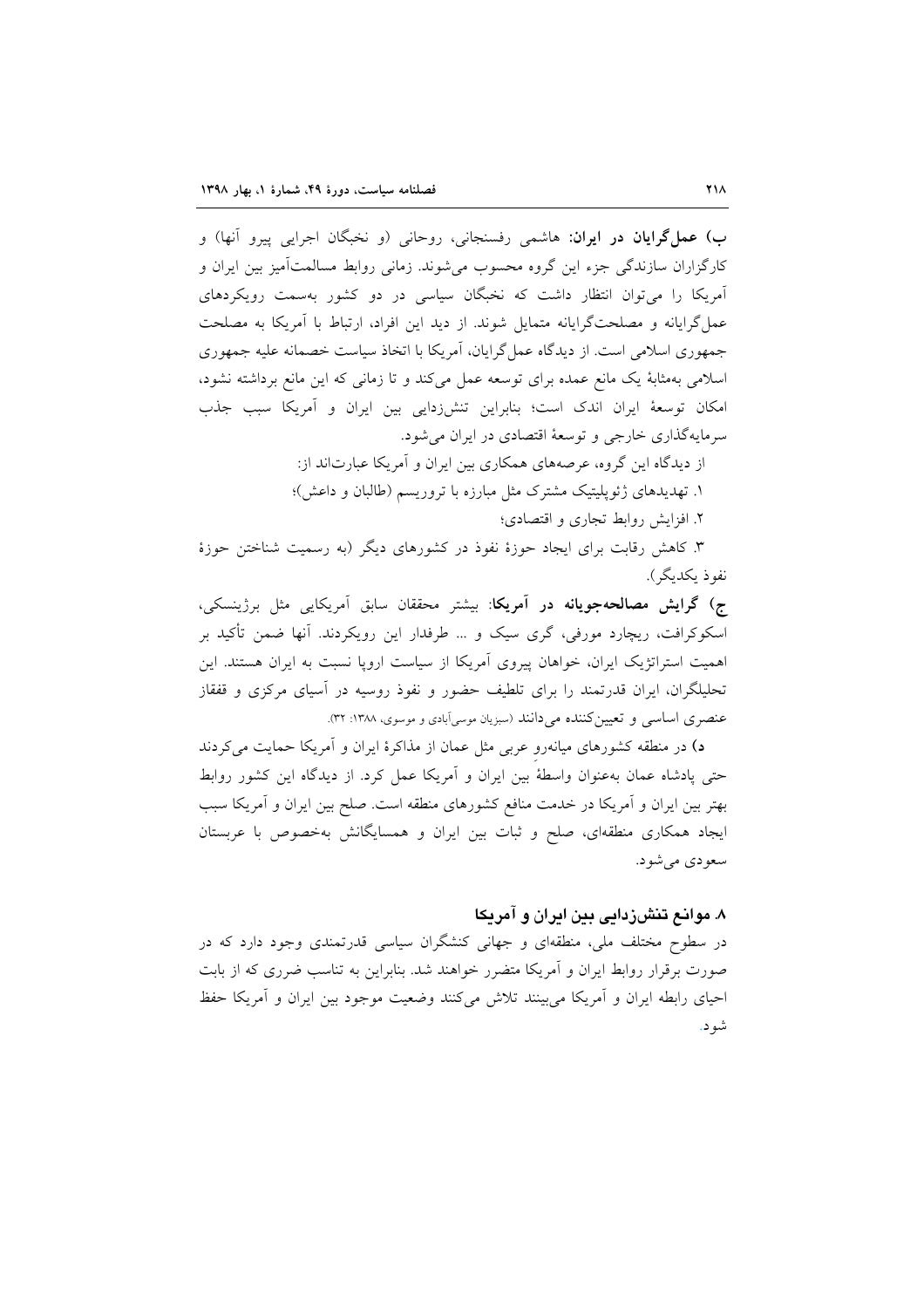الف) به قدرت رسیدن ترامپ و تغییر نخبگان اجرایی در آمریکا

وجود نخبگان سیاسی منعطف در مذاکرات سیاسی در کاهش تنش بین ایران و آمریکا عامل اساسی است. نخبگان سیاسی اجرایی در دو کشور (باراک اوباما و جان کری بهعنوان رئیس جمهور و وزیر امور خارجهٔ آمریکا و روحانی و ظریف بهعنوان رئیس جمهور و وزیر امور خارجه ایران) تمایل به کاهش تنش بین دو کشور از طریق بده و بستانهای سیاسی داشتند. این نخبگان اختلافات بین دو کشور را بر اساس عقلانیت اقتصادی و محاسبهگرایانه تحلیل میکردند تا براساس مؤلفههای هویتی و فرهنگی. بهطور معمول در چنین فضایی است که بده و بستانهای سیاسی در عرصهٔ جهانی اتفاق میافتد، اما با تغییر نخبگان سیاسی در ایالات متحدهٔ آمریکا و به قدرت رسیدن ترامپ و سیاست خصمانه و تهاجمی علیه ایران، سیاست تنش(دایی با چالش اساسی مواجه شد.

با جابهجایی یا تغییر نخبگان در یک کشور ممکن است سیاست تنش(ردایی با شکست مواجه شد. برای مثال با به قدرت رسیدن ترامب و اتخاذ سیاستهای خصمانه علیه ایران، سیاست کاهش تنش روحانی با غرب و بهویژه با آمریکا با چالش اساسی مواجه شد.

در ایالات متحدهٔ اَمریکا گرایشهای ضد ایرانی در بین اشخاص، گروهها و نهادهای حکومتی دیده می شود. «طرفداران این گرایش بیشتر در بین دولتمردان جمهوریخواه، کنگرهٔ أمريكا و محافل يهودي است. افرادي مانند جان بولتون (سناتور تام كاتن) خواهان شدت عمل بیشتری در مقابل ایران هستند. این گرایش بهشدت زیر نفوذ محافل صهیونیستی أمریکاست (ر.ک سبزیان موسی آبادی و موسویان، ۱۳۸۸: ۳۲)

با تغییر نخبگان اجرایی در آمریکا و به قدرت رسیدن ترامپ، فرصت برای تشدید لابیهای مخالفان جمهوری اسلامی (لابی اَیپک، لابی اعراب و…) مهیا شد. با اتخاذ سیاستهای خصمانه علیه ایران توسط ترامپ، تنشiدایی روحانی با چالش بزرگی مواجه شد. ترامپ با خروج یکجانبه از برجام درصدد فشار به ایران برای تغییر سیاستهای منطقهای و دفاعي اش است.

رئوس سیاستهای خصمانه دولت ترامب علیه ایران عبارتاند از:

١. ممنوعيت ورود ايرانيان به آمريكا به اتهام مبارزه با تروريسم (براساس فرمان حفاظت از ملت آمریکا در برابر ورود تروریستها به خاک این کشور)؛

۲. خروج یکجانبه از برجام؛ احیا و تشدید تحریمهای بخش انرژی، بانکی، کشتیرانی و حمل ونقل؛

۳. آغاز جنگ روانی، سیاسی و تبلیغاتی با هدف ایجاد اَشوب و ناامنی در ایران؛

۴. تشدید فشارهای سیاسی و تبلیغاتی علیه سیاستهای منطقهای و دفاعی ایران؛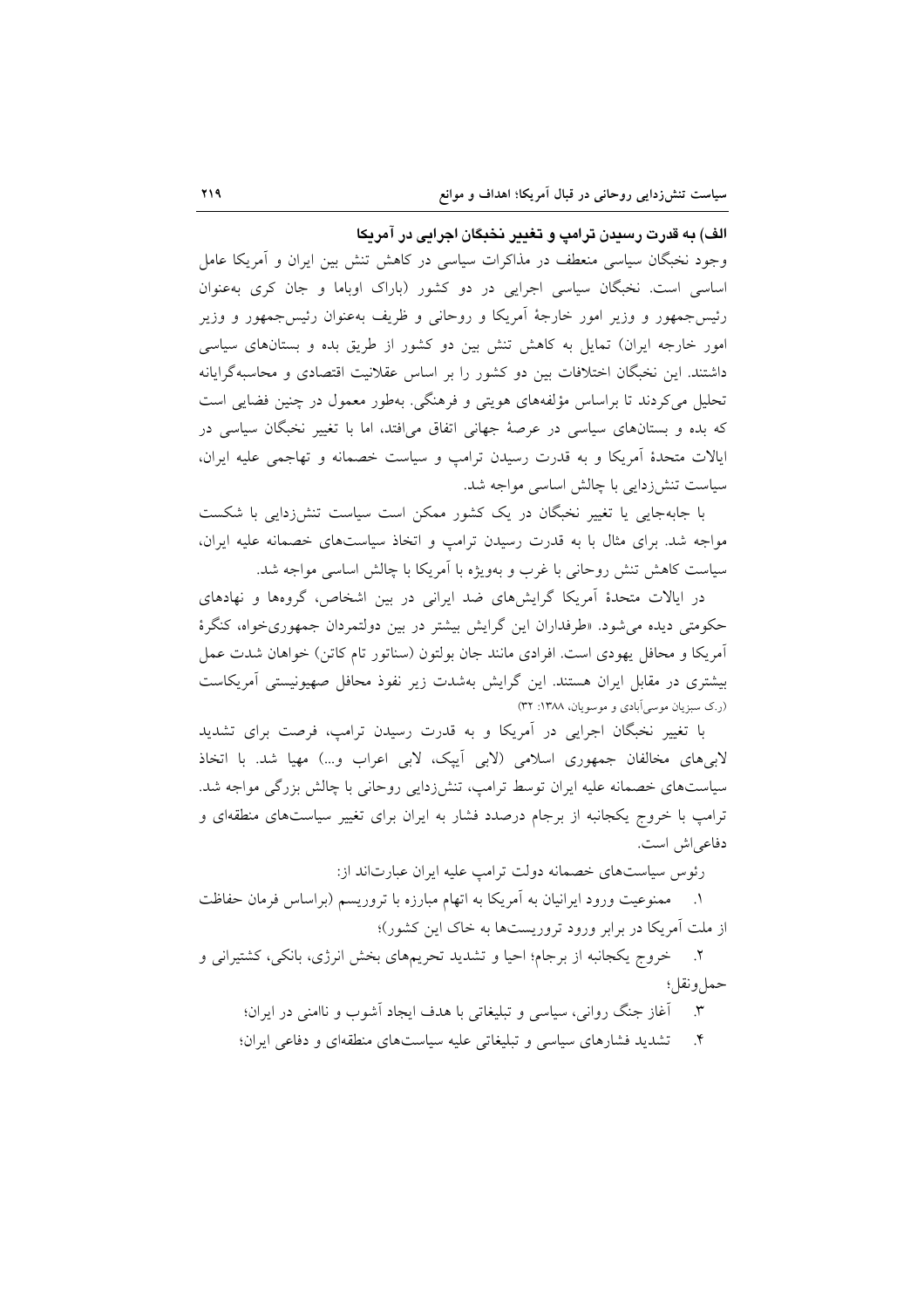متهم كردن ايران به نقض حقوق بشر و حمايت از تروريسم؛ ۵. حمایت ترامب و تیم وی از مخالفان جمهوری اسلامی ایران؛  $\cdot$ فعاليتهاي سياسي وتبليغاتي بهمنظور تخريب وجهة سياه ياسداران؛  $\mathcal{N}$ تلاش ترامب برای ایجاد هماهنگی با دولتهای اروپایی مثل آلمان، انگلیس و  $\lambda$ فرانسه علیه سیاستهای منطقهای و موشکی ایران.

#### ب) سطح منطقهای

اعراب بهویژه همسایگان جنوبی ایران، تنش و نزاع میان ایران و أمریکا را در راستای منافع خود می بینند. کشورهای حاشیهٔ خلیجفارس بهخصوص عربستان احساس می کنند که به دلایل ژئوپلیتیک، فرهنگی و هویتی از سازش بین ایران و آمریکا متضرر خواهند شد. آنها معتقدند که ارتباط ایران با آمریکا سبب به حاشیه راندن آنها از عرصهٔ سیاست منطقهای و تنزل جایگاه آنها می شود. عربستان به عنوان رقیب اصلی ایران در منطقه به خصوص در سرزمین های مثل عراق،سوریه و لبنان و یمن معتقد است تعامل ایران و آمریکا سبب تغییر معادله قدرت در خاورمیانه به نفع ایران می شود.

ترکیه نیز به عنوان کشوری که نقش مهمی در خاورمیانه برای خود متصور شده است، تحریم، انزوا و تقابل ایران و آمریکا را در راستای منافع ژئوپلیتیک و ایدئولوژیک خود میداند. «مصالحهٔ بین ایران و غرب (بهخصوص آمریکا) در کوتاهمدت برای ترکیه مزیت راهبردی دارد، اما در درازمدت می تواند بهدلیل افزایش نفوذ ایران و افزایش هزینهٔ ترکیه در منطقه به منافع راهبردی ترکیه آسیب وارد کند» (Jaber Thalji, 2014:91).

اسرائیل نیز از مهمترین بازیگران تخریبگر مذاکره و تعامل ایران و آمریکا است. «لابی آیپک در کنگرهٔ آمریکا بر این اعتقاد است که اگر روابط ایران با آمریکا بهبود یابد، قدرت سیاسی ایران در منطقه افزایش می یابد و همسو با افزایش قدرت نظامی و زیرساختهای اقتصادی، قدرت برتر منطقهای خواهد شد و این مسئله موجب خواهد شد که توازن قوا در منطقه به نفع ایران و به ضرر اسرائیل و متحدان عرب آمریکا تغییر یابد (غرقی، ۱۳۹۱).

اگر نقش آمریکا در رقابت استراتژیک ایران- اسرائیل تغییر یابد، رژیم صهیونیستی باید بهتنهایی مخالفت و رقابت با ایران را ادامه دهد. یدید آمدن چنین وضعیتی با توجه به نفوذ گستردهٔ ایران در منطقه و انزوای این رژیم، پیامدهای منفی ای برای آن خواهد داشت از آنجا که تلآویو بزرگترین بازندهٔ بازتعریف روابط ایران و آمریکا خواهد بود، با توجه به بهرهمندی از لابی آییک در آمریکا، مخربترین تأثیرات را بر روند بهبود روابط دو طرف خواهد داشت (شریعتی نیا، ۱۳۸۸: ۸). در فرایند مذاکرات هستهای بین ایران و آمریکا، همکاری اسرائیل و عربستان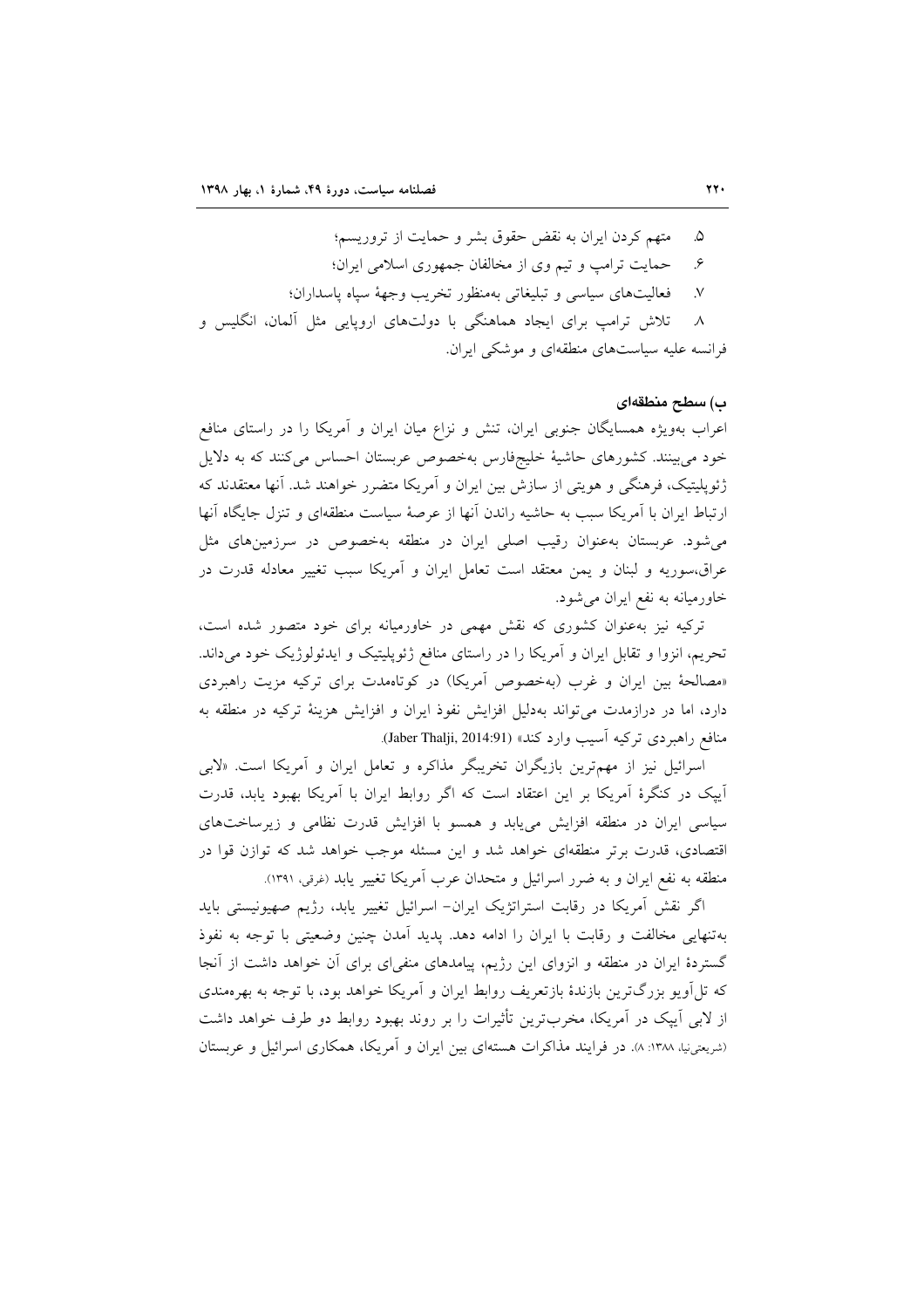برای تخریب مذاکرات شروع شد. «اتحاد عربستان با اسرائیل علیه ایران وخامت روابط را بهگونهای تشدید کرده که روابط ریاض- تهران با عنوان «جنگ سرد» توصیف می شود». (موسویان، ۱۳۹۵). عربستان سعودی و بعضی از کشورهای عربی معتقدند این روابط در چارچوب بازی با حاصل جمع جبری صفر ٰ قابل تحلیل است. بنابراین در رقابت دائمی با ایران به سر مى برند (Mousavian,2014: 25). لابى هاى يهودى از جمله فعال ترين مخالفان توافق هستهاى غرب با ایران بودند و در آستانهٔ توافق هستهای نتانیاهو، نخستوزیر کنونی اسرائیل با انتقاد از غرب تأکید کرد که با وجود این، ما متعهد به ممانعت از دستیابی ایران به سلاح هستهای هستيم (موسوى، ١٣٩٥: ٥٠۴).

ترکیه و امارات نیز از کشورهای منطقه هستند که سیاستهای خصمانهٔ آمریکا علیه ایران به سود کلان اقتصادی و مزیتهای راهبردی دست یافته است. امتیازات مکتسبهٔ این دو کشور در وضعیت تنش بین ایران و اَمریکا با رفع تنش از بین خواهد رفت؛ بنابراین این دو کشور نیز از مخالفان تعامل ایران و آمریکا خواهند شد.

#### ج) سطح جهانی

روسیه، چین و کشورهای بزرگ اتحادیه اروپا مثل انگلیس، آلمان و فرانسه قدرت مانور گستردهای با توجه تنش بین ایران و اَمریکا پیدا کردهاند (قهرمانپور، ۱۳۸۸: ۱۱). کاهش تنش و تعامل میان ایران و آمریکا سبب تقویت جریان غربگرا در ایران شود. از این بابت، روسیه بابت همکاری نظامی و راهبردی با ایران و چین با توجه به اینکه قسمت اعظم بازار مصرف ایران را اشغال کردهاند متضرر خواهد شد. کشورهای اروپا نیز مثل انگلیس، فرانسه و آلمان تا حدودی از بهبود رابط ایران و آمریکا متأثر خواهند شد. آنها تمایل دارند بازار نفت، انرژی و صنعت ایران را تسخیر کنند. در صورت آغاز روابط رسمی ایران و آمریکا، حضور و نفوذ اتحادیهٔ اروپا در ایران کاهش خواهد یافت، بهخصوص اینکه حافظه تاریخی ایرانیان از عملکرد قدرتهایی مثل انگلیس، فرانسه و روسیه در طول تاریخ خاطرات بدی دارد.

چین از دیگر کشورهایی است که در وضعیت تنش بین ایران و آمریکا، منافع اقتصادی و راهبردی کلانی کسب کرده است. چین توانسته است «بازار ایران را به تسخیر خود درآورد. شرکتهای چینی با وجود سطح نازل دانش فنی، در صنعت نفت کشورمان موقعیت ویژهای بهدست آوردهاند. افزونبر این، تمرکز آمریکا بر ایران سبب گشایش راهبردی برای چین می شود تا بتواند مسیر تبدیل شدن به رقیب قدر برای آمریکا را با آرامش طی کند (شریعتینیا،  $M$ 1۳۸۸:

1. zero-sum game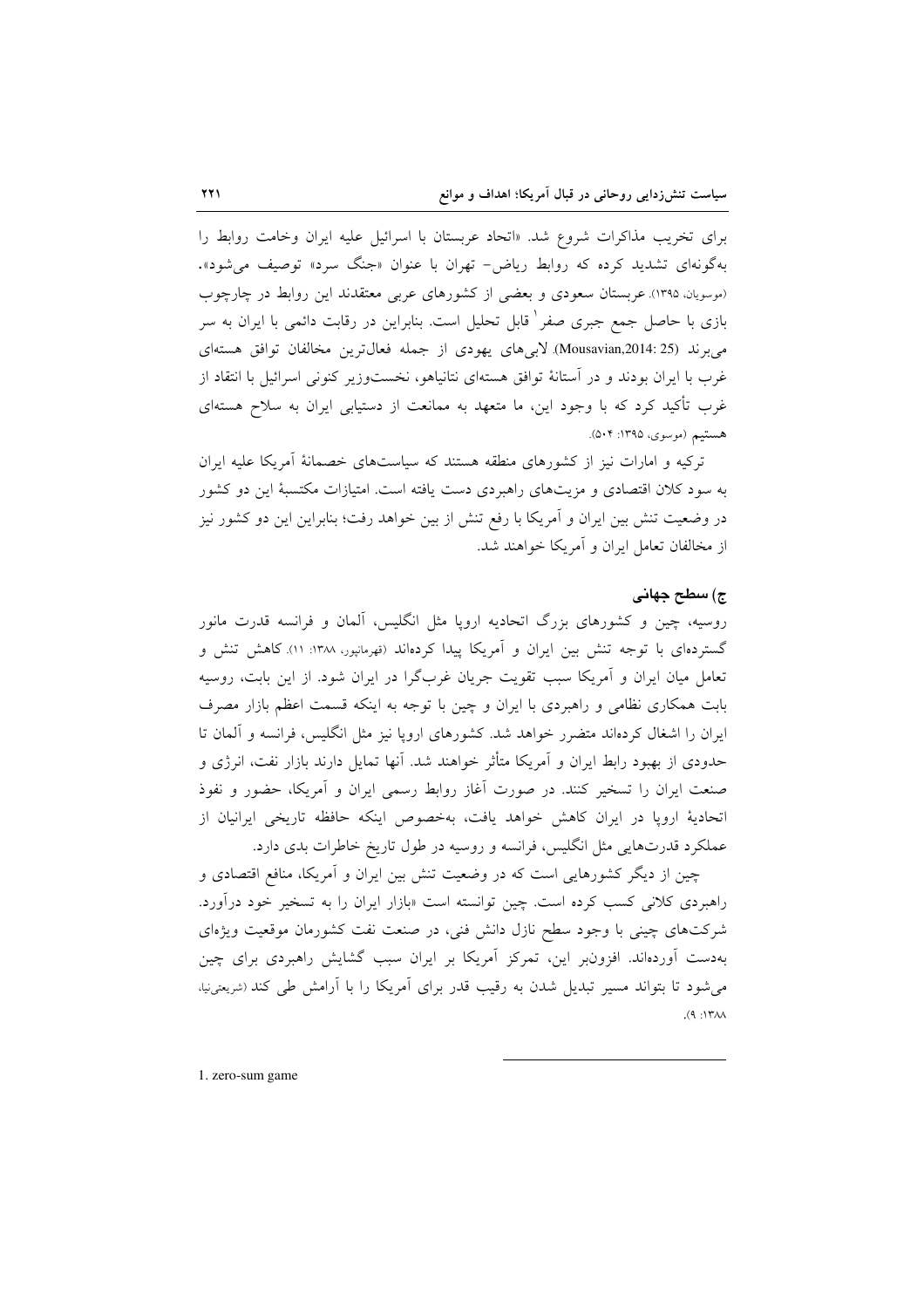#### ۹. نتىجە

در حوزهٔ سیاست خارجی ایران دو رویکرد عمده وجود دارد. در رویکرد اول، بر ترمیم روابط با کشورهای قدرتمند منطقهٔ خاورمیانه برای تأمین منافع و امنیت ملی ایران تأکید میشود و ارتباط با قدرتهای بزرگ بهویژه آمریکا در اولویت بعدی قرار می گیرد. اما عدهای دیگر معتقدند تا زمانی که ارتباط با قدرتهای بزرگ صورت نگرفته است، ارتباط با بازیگران منطقهای و بینالمللی سودمند و باثبات نخواهد بود.

پیروزی حسن روحانی در انتخابات ۱۳۹۲ و تفوق گفتمان اعتدال در فضای سیاسی ایران سبب احیای تنش(دایی در حوزهٔ سیاست خارجی ایران شد. سیاست خارجی روحانی و مصالحه با آمریکا به مهمترین و بنیادیترین مؤلفهٔ گفتمان اعتدال در حوزهٔ جهان خارج است. مذاکرِه و ارتباط با اَمریکا نقطهٔ عطف مهم در سیاست خارجی جمهوری اسلامی محسوب می شود، چراکه بعد از ۳۵ سال این کار بهصورت علنی و آشکارا صورت گرفت.

صدور قطعنامههای متعدد در شورای امنیت علیه ایران طبق فصل هفتم منشور سازمان ملل متحد، تحریمهای اقتصادی سختگیرانه، تورم، بیکاری، کاهش ارزش پول ملی و بهطور کلی نابسامانیهای اقتصادی سبب شد راه حل مذاکره با ایالات متحدهٔ اَمریکا که توسط روحانی ارائه شده بود مورد توجه قرار گیرد.

از دیدگاه روحانی بین «بازسازی سیاست خارجی» و «بهبود وضعیت اقتصادی» کشور رابطهٔ مستقیم وجود دارد. با توجه به ساخت قدرت جهانی، ارتباط با قدرت هژمون عامل اساسی در پیشبرد اهداف و تأمین منفعت ایران است. اگر ارتباط بین ایران و قدرت هژمون شروع شود، دیگر کشورها و بهویژه کشورهای منطقه رفتار خودشان با ایران را براساس این مؤلفه تنظیم خواهند کرد. روحانی با در پیش گرفتن سیاست مبتنی بر دیپلماسی درصدد تنش(دایی در حوزهٔ سیاست خارجی بهخصوص در ارتباط با ایالات متحدهٔ آمریکا بود. هدف سیاست خارجی روحانی در قبال آمریکا، کاهش سیاست خصمانه و ستیزهجویانهٔ آمریکا علیه ایران، مهار، کنترل آن و کاهش تهدیدهای خارجی علیه جمهوری اسلامی ایران است تا از این طریق ضمن ترغیب شرکتها و نهادهای اقتصادی جهان به سرمایهگذاری در ایران، توسعهٔ اقتصادی در کشور انجام گیرد.

نخبگان اجرایی و سیاسی در ایران بارها سیاست تنش(دایی با ایالات متحدهٔ اَمریکا را آزمایش کردهاند، اما در عمل با پرداخت هزینههای سنگین سیاسی با ناکامی مواجه شدهاند. بداقبالی تنش(دایان در ایران این بود که زمانی که آنها درصدد کاهش تنش و خصومت با آمریکا بودند، در آمریکا افراد تندرو و رادیکال قدرت را بهدست میگرفتند و با اتخاذ روحیهٔ سلطهجویی و تحریم گستردهٔ ایران درصدد تغییر رفتار و ماهیت نظام سیاسی برمیآمدند. به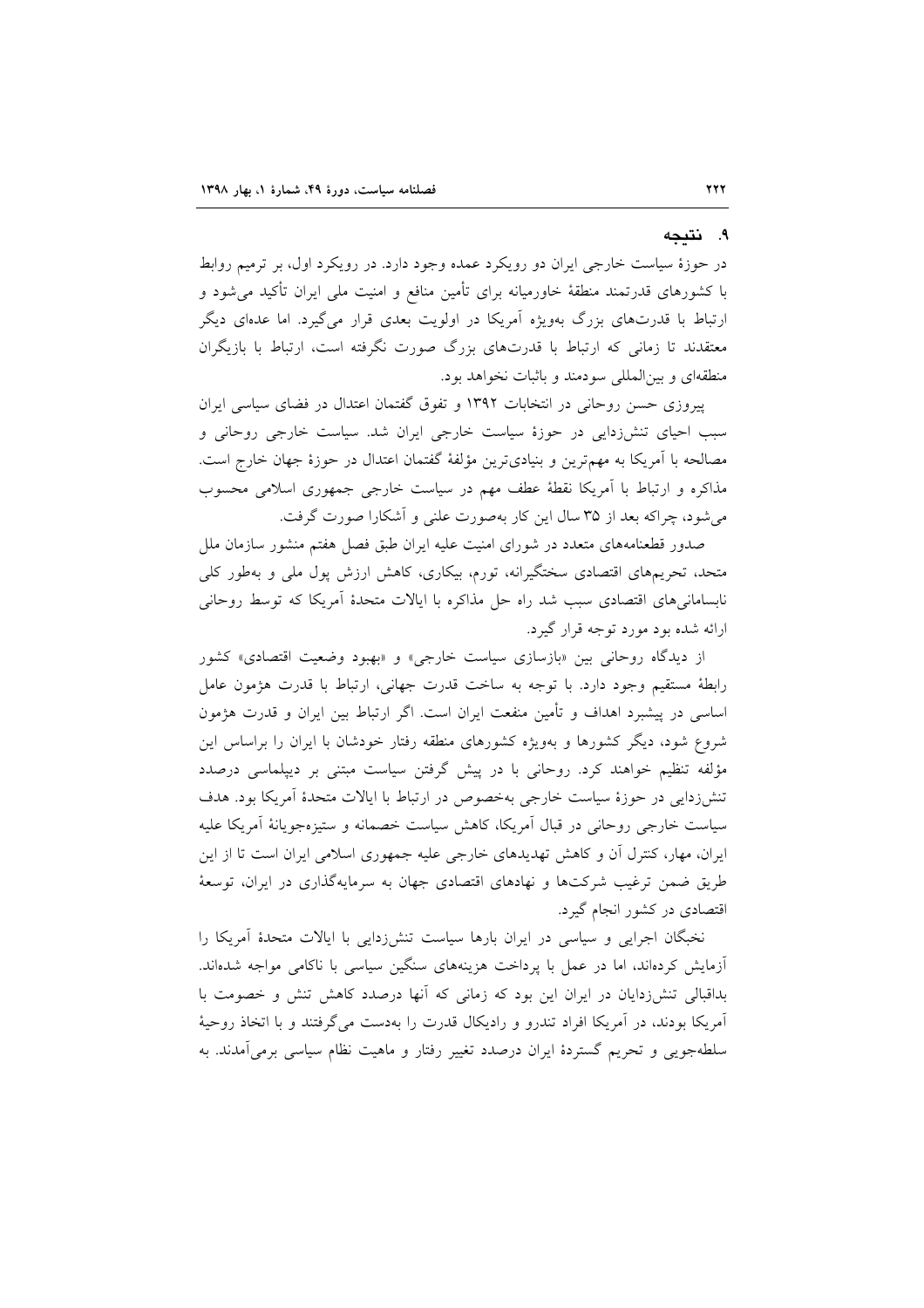نظر می رسد سیاست تنش(دایی بین ایران و آمریکا مثل یک تسکیندهنده عمل کرده است. تجربهٔ جمهوری اسلامی حاکی از این است که اتخاذ سیاست تنش(دایی از سوی ایران به تنهایی قادر به حل وفصل مسالمت امیز اختلافات بین دو کشور نیست.

# منابع و مآخذ الف) فارسى

١. ازغندي، عليرضا (١٣٨۴). سياست خارجي جمهوري اسلامي ايران، تهران: قومس.

- ۲. پلینو، جک سی؛ و اَلتون، روی (۱۳۷۵). فرهنگ روابط بین|لملل، ترجمه و تحقیق حسین پستا، تهران: فرهنگ معاصر.
- ۳. توکلی، یعقوب (۱۳۹۲). چگونگی تسخیر سفارت اَمریکا در بهمن ۵۷ توسط چریکهای فدایی خلق و دستور امام برای خروج تسخيركنندگان از سفارت، مؤسسة تنظيم و نشر آثار امام خميني(س)١٣٩٢/١٣٩٢ -http://www.imam .khomeini.ir/fa
- ۴. خامنهای، سید علی (۱۳۹۲الف). بیانات در مراسم تحلیف و اعطای سردوشی دانشجویان دانشگاههای افسری ارتش جمهوري اسلامي ايران، http://farsi.khamenei.ir/speech-content?id=24132
	- ۵ --------------- (۱۳۹۲ب). دیدار فرماندهان و کارکنان سپاه پاسداران با رهبر انقلاب،

http://farsi.khamenei.ir/news-content?id=24027

- ۶. دهقانی فیروزآبادی، سید جلال (۱۳۸۸). **سیاست خارجی جمهوری اسلامی**، تهران: سمت.
- ۷. رضایی، علیرضا؛ و ترابی، قاسم (۱۳۹۲). «سیاست خارجی دولت حسن روحانی، تعامل سازنده در چارچوب دولت توسعه گرا»، فصلنامة تحقيقات سياسي و بين المللي، ش ١٥.
- ٨. رمضانی، روحالله (١٣٨١). چارچوب تحلیلی برای بررسی سیاست خارجی جمهوری اسلامی ایران، ترجمهٔ علیرضا طیب، چ دوم، تهران: نشر نبي.
	- ٩. روحاني، حسن (١٣٩٢). روحاني: نمي خواهيم تا ابد با آمريكا قهر باشيم،http://www.irdiplomacy.ir
- ۱۰. ریکس توماس. م (۱۳۷۹). «سیاست قدرت و فرهنگ سیاسی: اَمریکا و ایران»، ترجمهٔ غلامرضا بهروز لک، فصلنامهٔ مطالعات راهبردی، سال سوم، ش ١ و ٢، بهار و تابستان، شمارهٔ مسلسل ٧ و ٨
- ۱۱. سبزیان موسی آبادی، علیرضا؛ و موسویان، سید محمد (۱۳۸۸). «چالشهای نظری در روابط ایران و آمریکا»، فصلنامهٔ تحقیقات سیاسی و بین المللی، دانشگاه آزاد اسلامی واحد شهرضا، ش نخست.
	- ۱۲. شریعتی نیا، محسن (۱۳۸۸). «بازیگران میانی»، همشهری دیپلماتیک، ش ۳۵.
	- ۱۳. غرقی، مرتضی (۱۳۹۱). آی**ا بهبود رابطهٔ ایران و آمریکا جدی است؟** سایت دیپلماسی ایرانی.
	- ۱۴. فولر، گراهام (۱۳۸۷). **قبلهٔ عالم ژئوپلیتیک ایران**، چ سوم، ترجمهٔ عباس مخبر، تهران: مرکز.
- ۱۵. قهرمانپور، رحمن (۱۳۸۸). «تأملی بر دیدگاههای کشورهای مخالف عادی شدن روابط ایران و اَمریکا»، همشهری ديپلماتيک، ش ٣۵.
	- ۱۶. متقی، ابراهیم؛ و محمدی منوچهر (۱۳۸۴). «دکترین تعامل سازنده»، فصلنامهٔ مطالعات راهبرد یاس، سال اول، ش ۲.
		- ۱۷. موسوی، راضیه (۱۳۹۵). «رابطهٔ ایران و اَمریکا؛ مسئلهٔ اسرائیل»، فصلنامهٔ **سیاست**، دورهٔ ۴۶، ش ۲.
		- ١٨. موسويان، سيد حسين (١٣٩٥). برندگان شكست برجام چه كساني هستند؟ http://www.isna.ir.
		- ۱۹. میلانی، محسن (۱۳۸۳). **سیاست خارجی ایران در صحنهٔ جهانی**، ترجمهٔ نوذر شفیعی، فصلنامهٔ راهبرد، ش ۳۱.
- ۲۰. میلانی، محسن (۱۳۸۵). **شکل گیری انقلاب اسلامی از سلطنت یهلوی تا جمهوری اسلامی**، ترجمهٔ مجتبی عطارزاده، چ چهارم، تهران: گام نو.